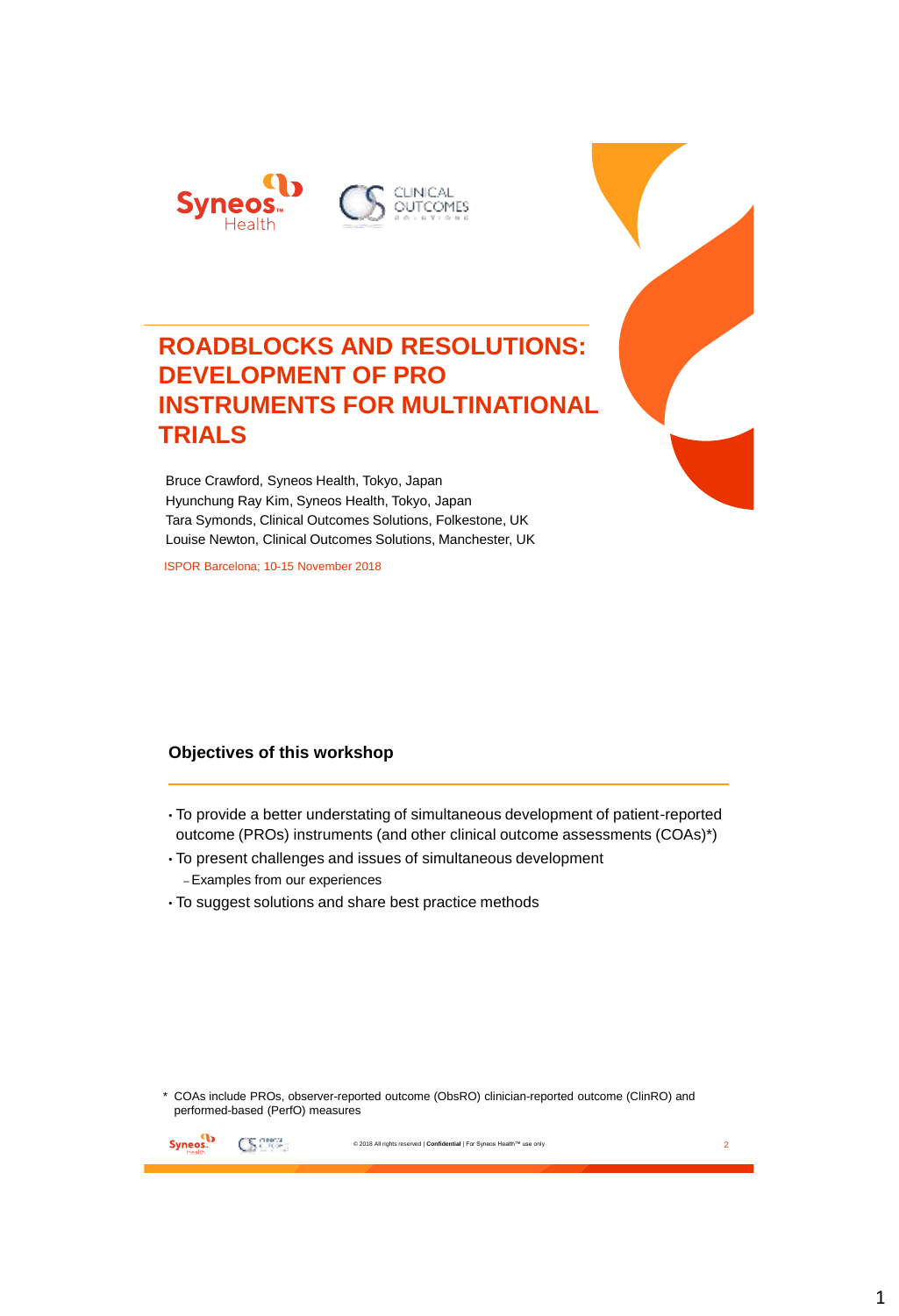# **Background**

#### **Expanding use of COA / PRO instruments**

- Growing presence of PRO measures in studies
	- In FY2017, 75+% of approved, pivotal original and new study IDEs submitted to the Office of Device Evaluation included a PRO measure

© 2018 All rights reserved | **Confidential** | For Syneos Health™ use only 3

• More multinational studies



Number of submissions including PRO measures for calendar years 2000 - 2013.

|                                                                                                                                 | CDRH Strategic Priorities 2016-2017 report |                                                                         |  |  |  |  |  |
|---------------------------------------------------------------------------------------------------------------------------------|--------------------------------------------|-------------------------------------------------------------------------|--|--|--|--|--|
| https://www.fda.gov/downloads/AboutFDA/CentersOffices/OfficeofMedicalProductsandTobacco/CDRH/CDRHVisionandMission/UCM588576.pdf |                                            |                                                                         |  |  |  |  |  |
|                                                                                                                                 | $\mathbf{Syness.}$ $\mathbf{Symess.}$      | © 2018 All rights reserved   Confidential   For Syneos Health™ use only |  |  |  |  |  |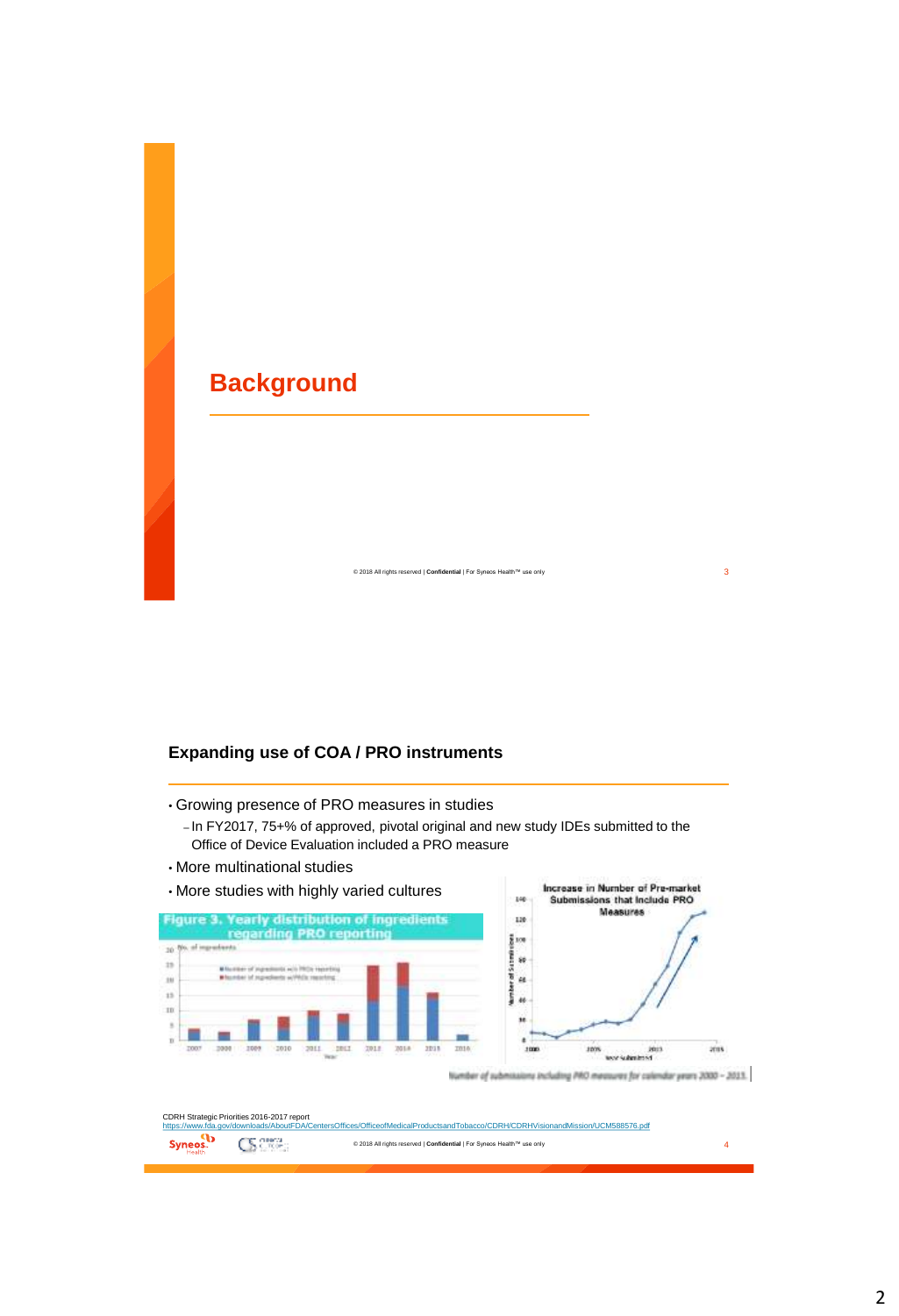#### **Current issues in use of Global COA instruments**

- COA measures are commonly used in global clinical trials
- COA measurement development is often restricted to a single language and subsequently translated or culturally validated into additional languages or countries
- Translation and linguistic validation cannot always ensure the **cultural equivalence and relevance** of an adapted COA instrument, necessitating the development of country-specific instruments



#### **Options for development of language versions of COA measures in multi-national trials**

| <b>Sequential Approach</b>                                                                  | <b>Simultaneous Development</b>                                                                                             |                                                                                                                              |
|---------------------------------------------------------------------------------------------|-----------------------------------------------------------------------------------------------------------------------------|------------------------------------------------------------------------------------------------------------------------------|
| e.g. legacy instruments (SF-36)                                                             | Approach                                                                                                                    |                                                                                                                              |
| <b>Existing</b>                                                                             | <b>Modification of</b>                                                                                                      | Development of                                                                                                               |
| <b>Measure</b>                                                                              | a Measure                                                                                                                   | a new measure                                                                                                                |
| • Linguistic<br>Validation<br>• Translatability<br>exercise<br>• Psychometric<br>validation | • Linguistic<br>Validation<br>• Translatability<br>exercise<br>• Simultaneous<br>Adaptation<br>• Psychometric<br>validation | • Linguistic<br>Validation<br>• Translatability<br>exercise<br>• Simultaneous<br>Development<br>• Psychometric<br>Validation |
|                                                                                             | © 2018 All rights reserved   Confidential   For Syneos Health™ use only                                                     | 6                                                                                                                            |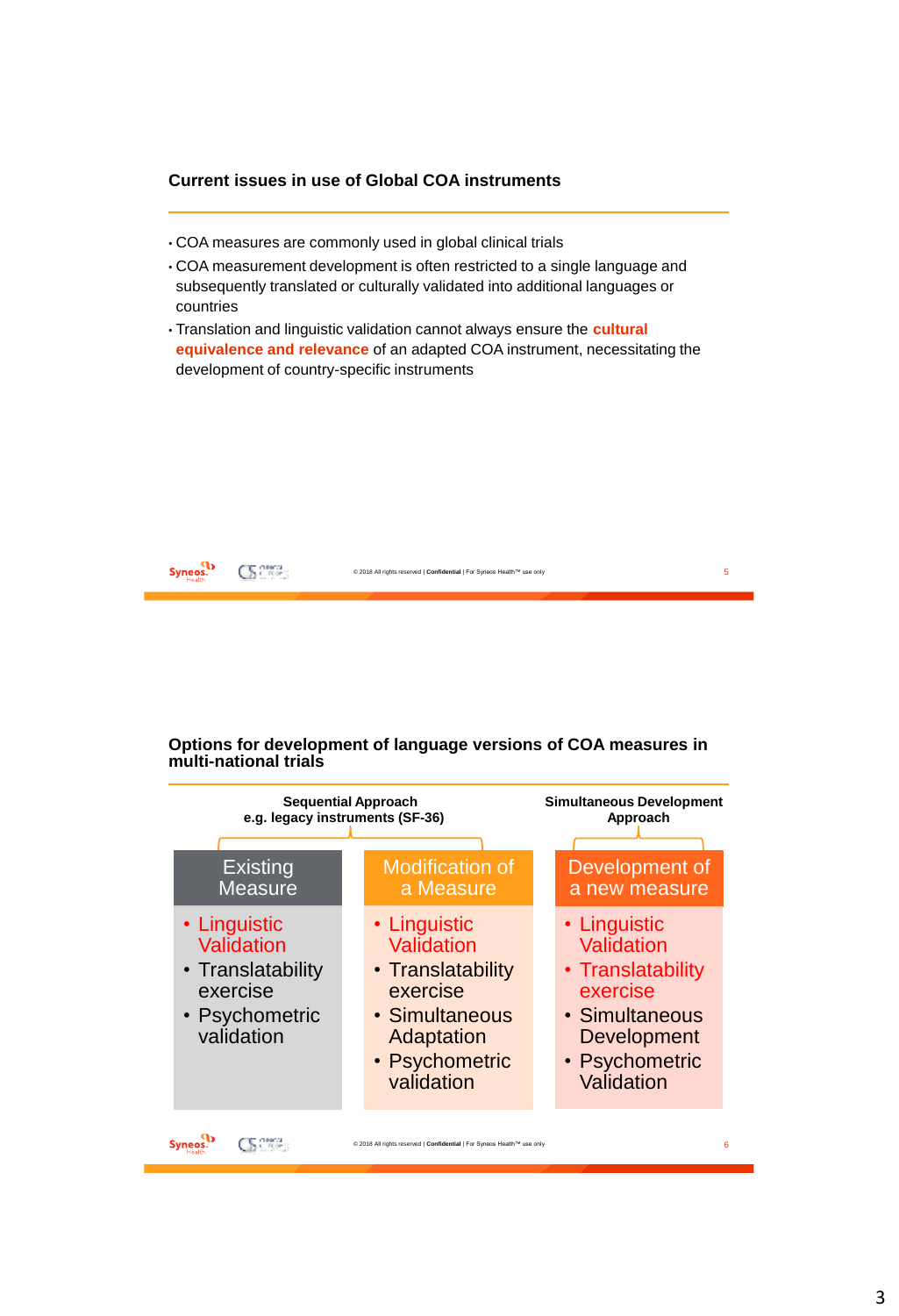#### **Advantages of simultaneous development**

- Simultaneous Development (SD) of a COA instrument in the languages and cultural groups relevant to the research program is the most efficient approach to ensure valid COA data and interpretable results<sup>1,2</sup>.
	- –The likelihood of conceptual equivalence and relevance is increased
- SD of COA instruments offers advantages over traditional linguistic validation  $methods<sup>3</sup>$ 
	- It provides local language versions earlier: no need to translate later
	- It helps ensure translation challenges are identified early and avoided
	- –Enhances pooling of data and comparability across countries
	- –Saves time in global studies

Example: Translation of the MusiQOL

*"The initial simultaneous development of the MusiQoL in 14 countries minimized the challenges faced during the translation in the 57 additional languages" Poster presented at ISPOR Milan by Boucher et al (2015) doi.org/10.1016/j.jval.2015.09.2491*

- 1. Wild et al. Principles of good practice for the translation and cultural adaptation process for patient- reported outcomes (PRO) measures: report of the
- ISPOR task force for translating adaptation. Value Health 2005;2:94-104<br>2. Patrick et al. Content validity Establishing and reporting the evidence in newly-developed patient-reported outcomes (PRO) instruments for 967-977
- 3. Conway & Patrick Translatability assessment. In: International Workshop on Comparative Survey Design & Implementation Available from:<br><https://www.csdiworkshop.org/images/Conway.pdf> {accessed 31st Oct 2018)

#### **Sometimes Concepts are Understood but Not Relevant**

| <b>Physical Function</b>                                  | <b>ALWAYS</b> | <b>USUALLY</b> | <b>SOMETIMES</b> | <b>RARELY</b> | <b>NEVER</b> |
|-----------------------------------------------------------|---------------|----------------|------------------|---------------|--------------|
|                                                           | <b>TRUE</b>   | <b>TRUE</b>    | <b>TRUE</b>      | <b>TRUE</b>   | TRUE         |
| Because of my weight I<br>have trouble tying my<br>shoes. | 5             | 4              |                  |               |              |

Many Japanese do not tie their shoes or wear them loosely tied - there is a need to take shoes off when entering homes

• Japanese is more direct – "because I'm fat" not "because of my weight"

| <b>Transferability Of Patient Reported Outcomes</b><br>In Diabetes: Cultural Differences In Japan<br>IN MAIN AT ANNEXEL TANK JADAL "MALE REGENCE BOTTOM, LEGI-FIGURE |                                                                                                                                                                                                                                                                                                                                                                                                                                                                                                                                                                                                                                                                                                                                  |
|----------------------------------------------------------------------------------------------------------------------------------------------------------------------|----------------------------------------------------------------------------------------------------------------------------------------------------------------------------------------------------------------------------------------------------------------------------------------------------------------------------------------------------------------------------------------------------------------------------------------------------------------------------------------------------------------------------------------------------------------------------------------------------------------------------------------------------------------------------------------------------------------------------------|
|                                                                                                                                                                      |                                                                                                                                                                                                                                                                                                                                                                                                                                                                                                                                                                                                                                                                                                                                  |
|                                                                                                                                                                      |                                                                                                                                                                                                                                                                                                                                                                                                                                                                                                                                                                                                                                                                                                                                  |
|                                                                                                                                                                      |                                                                                                                                                                                                                                                                                                                                                                                                                                                                                                                                                                                                                                                                                                                                  |
|                                                                                                                                                                      |                                                                                                                                                                                                                                                                                                                                                                                                                                                                                                                                                                                                                                                                                                                                  |
|                                                                                                                                                                      |                                                                                                                                                                                                                                                                                                                                                                                                                                                                                                                                                                                                                                                                                                                                  |
| © 2018 All rights reserved   Confidential   For Syneos Health™ use only                                                                                              |                                                                                                                                                                                                                                                                                                                                                                                                                                                                                                                                                                                                                                                                                                                                  |
|                                                                                                                                                                      | <b>ABSTRACT</b><br>Digestions: The Impact of Watahi on Coulin of Libs Lita DIACES, Like has been widely used to dissuly meantly. Main recently, the WOOS Lite has been use<br>in studies in Tipe 2 distress. We used transded in independing if the WOOL-Life was acceptable in Japanese Tips o distress subjects because<br>USSS-Thank Index EMR is lower in Japonese Han Western adjustment-<br>Marketin Schemin (10) with climate contributed Tube 2 distriction were restributed in Trayer for position distribution of the Japanese version of the 1<br>and suspension sends compared to response from the related translation interchase for chase adjacents.<br>Crawford et al. ISPOR (September 7-9, 2008, Seoul, Korea) |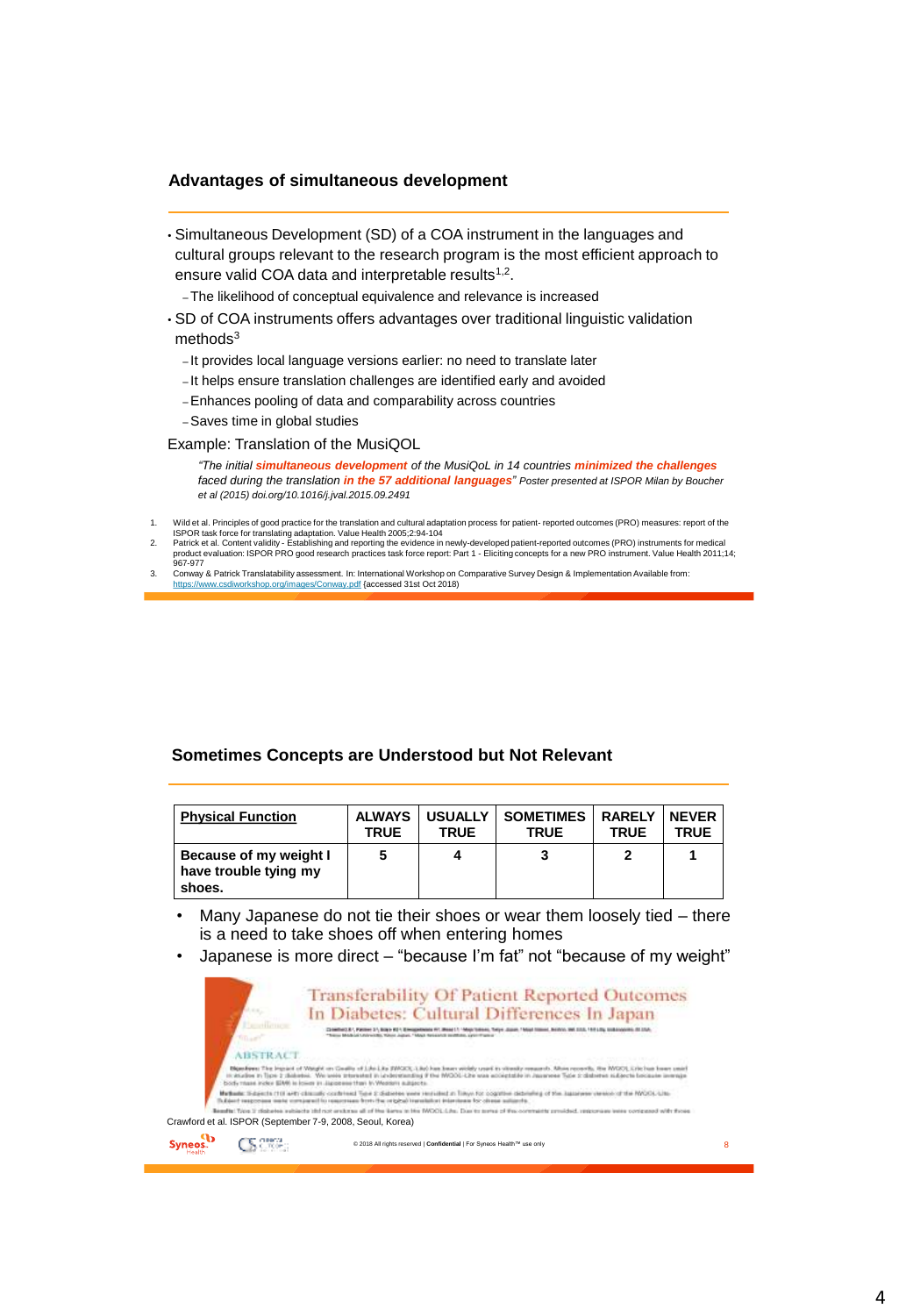#### **Going Back To Look for Conceptual Equivalence Can Be a Daunting Process**

- NPSI was being used in multinational trials and US FDA asked for evidence that concepts being used in various language versions was equivalent
- 132 patients; 5 countries compared to the US to establish conceptual equivalence –Pre-focus group questionnaires, focus groups
	- Lots of discussions around meaning: Chinese: "heart stabbing", "needle through heart"
		- More likely to relate extreme pain with the heart because they believe the heart is the most critical and sensitive part of the body

| Newmanothic Pain<br>Sensations of<br><b>Bighaded in the NPG</b>       |                                            |                               |                   | <b>Outstanded</b>                                                  | Senations of Nearepotte: Pain Reported on Pre-Focol Group |                                                                         |                                                                  |              |                         |           |                 |
|-----------------------------------------------------------------------|--------------------------------------------|-------------------------------|-------------------|--------------------------------------------------------------------|-----------------------------------------------------------|-------------------------------------------------------------------------|------------------------------------------------------------------|--------------|-------------------------|-----------|-----------------|
|                                                                       | <b>U.S.</b><br><b><i>Bar 41 9.00 b</i></b> | <b>Brazil</b><br>$60.9 - 141$ | China<br>(0.9.12) | Finished<br>$(n + ct)$                                             | Spain<br>In 188                                           | japan<br>un w 131                                                       |                                                                  |              |                         |           |                 |
| <b>Borning</b><br>Stumating                                           |                                            |                               |                   |                                                                    |                                                           |                                                                         |                                                                  |              |                         |           |                 |
| Pieseare<br>Easter Books                                              |                                            |                               |                   | Separations of<br><b>Haiuttoachic Plan</b><br>Iniciaded in the NFM |                                                           |                                                                         | Semetors of Neuropathic Pain Spontanoously Mentioned by Subjects |              | During the Fecas Groups |           |                 |
| stablistic<br>First strut freezose                                    |                                            |                               |                   |                                                                    |                                                           | M.R.                                                                    | <b>Brack</b>                                                     | <b>China</b> | Einbend                 | Spisier   |                 |
| Tingting<br><b>Now MPSI Servators</b>                                 |                                            |                               |                   |                                                                    |                                                           | in v 14)                                                                | $0.75$ and $0.4$                                                 | $m = 146$    | $km = 175$              | $m = 140$ | Japan<br>Grecia |
| 11 H 7 S 11<br><b><i><u>Educationals</u></i></b>                      |                                            |                               |                   | Burning                                                            |                                                           | ×                                                                       | Ħ                                                                |              |                         | 11        |                 |
| Problem                                                               |                                            | $\sim$                        | Ξ                 | Inconve                                                            |                                                           |                                                                         |                                                                  |              |                         |           |                 |
| <b>Inchesent</b>                                                      |                                            |                               | $\sim$            | Freteine.                                                          |                                                           |                                                                         |                                                                  |              |                         |           |                 |
| <b>Sharp</b>                                                          |                                            |                               | $\sim$            | Earry Model                                                        |                                                           |                                                                         |                                                                  |              |                         |           |                 |
| <b>Wooding</b>                                                        |                                            |                               |                   |                                                                    |                                                           |                                                                         |                                                                  |              |                         |           |                 |
|                                                                       |                                            |                               |                   | Fax and Newthe<br>Teges                                            |                                                           |                                                                         |                                                                  |              |                         |           |                 |
| Crawford et al. Health and Quality of Life Outcomes 2008; 6 (62): 1-8 |                                            |                               |                   |                                                                    |                                                           |                                                                         |                                                                  |              |                         |           |                 |
| $\mathbf{a}$<br><b>Syneos.</b>                                        | ством.<br>Според                           |                               |                   |                                                                    |                                                           | © 2018 All rights reserved   Confidential   For Syneos Health™ use only |                                                                  |              |                         |           | g               |

#### **Achieving agreement on difficult to translate terms**

- A major advantage of simultaneous cross-cultural development is that it facilitates early identification of difficult to translate words and phrases
- These can be discussed among the linguists, instrument development specialists and clinicians at the item generation meeting to reach a consensus
- Sometimes challenges of translating into a specific language can lead to adjustments in the text in the reference language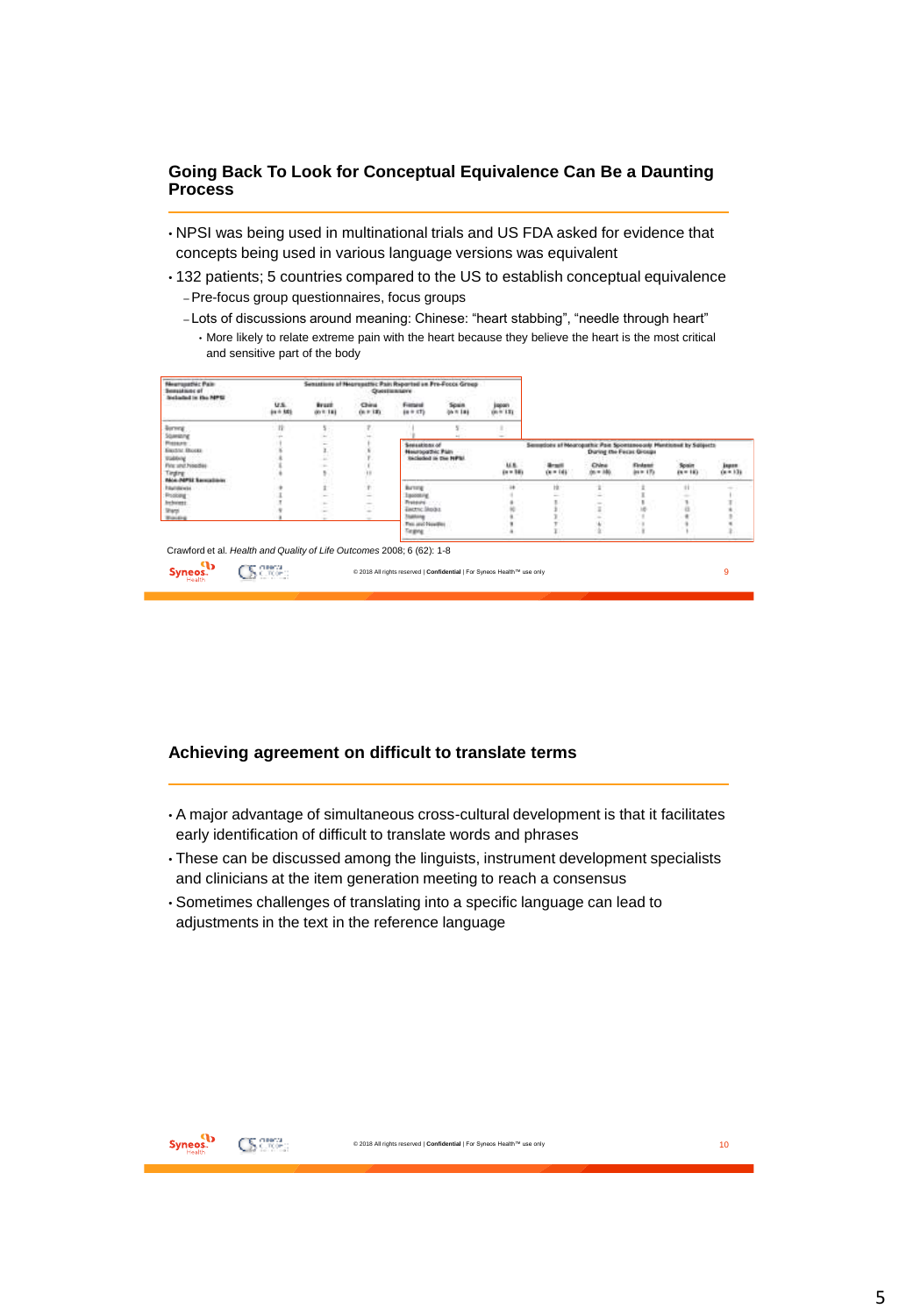#### **Direct patient comments should be used in item development But needs to be culturally relevant. . . to everyone**

• Asian patients' statements while discussing jaw pain: "I avoid eating dried squid" while talking about their eating habits





- How many Australians said this??
- We decided to use "chewy food" if we were to list an example so the item can have universal examples

| Syneos.<br>Health |  | © 2018 All rights reserved   Confidential   For Syneos Health™ use only |  |
|-------------------|--|-------------------------------------------------------------------------|--|
|-------------------|--|-------------------------------------------------------------------------|--|

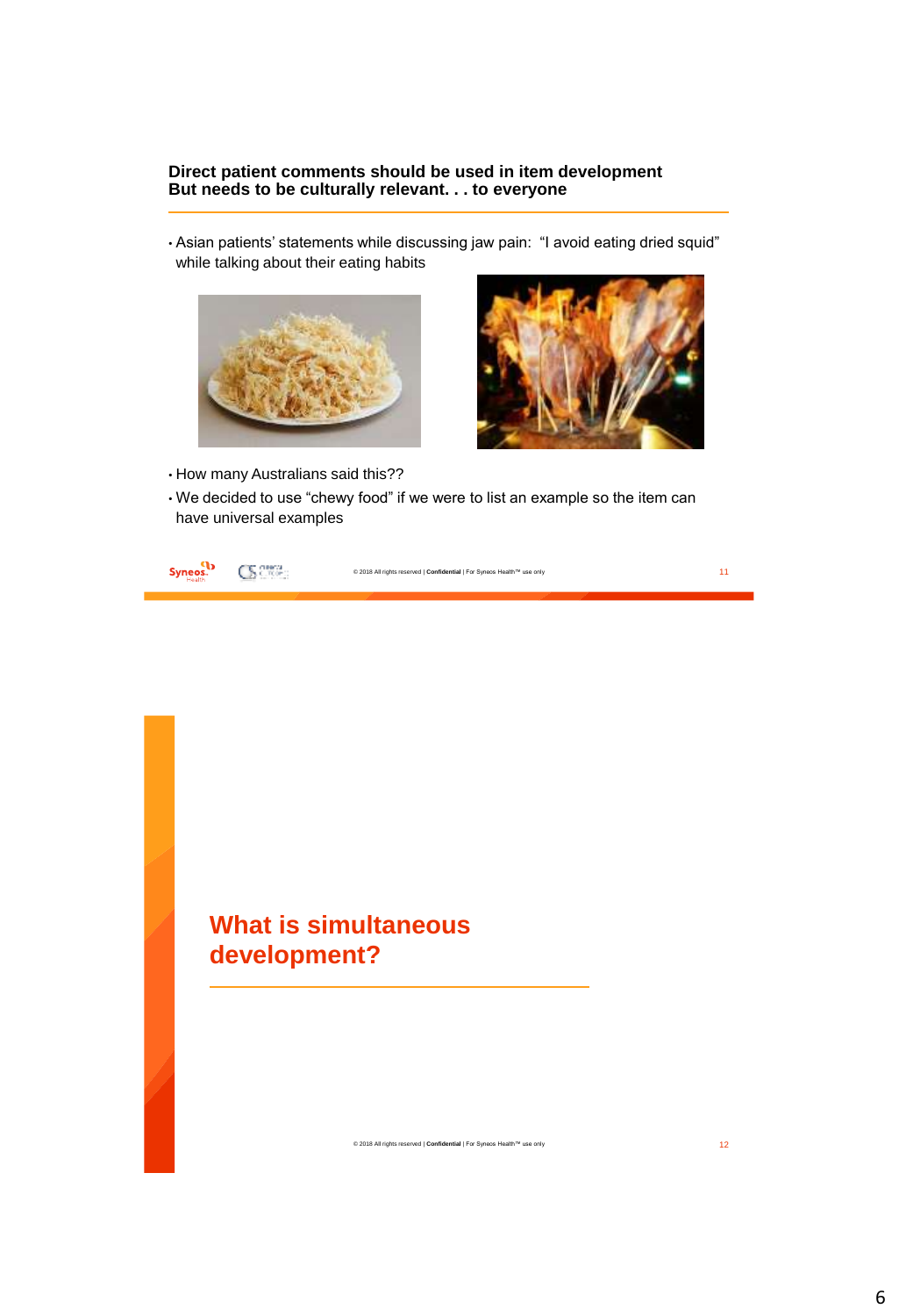#### **What is simultaneous development?**

- Development of a COA measure in several languages / cultures simultaneously
- Different ways of conducting SD:
	- 1. Reference Language Approach
	- 2. Parallel Language Approach



#### **Reference Language Approach**

- **Step 1: Select the reference language or "core" language version of the COA instrument**
	- –This approach enables the instrument's conceptual framework to evolve in a **consistent** manner across different language versions at each stage.
	- –Ensures final measurement concepts and instrument content are **equivalent** regardless of which language version of the COA is being used.

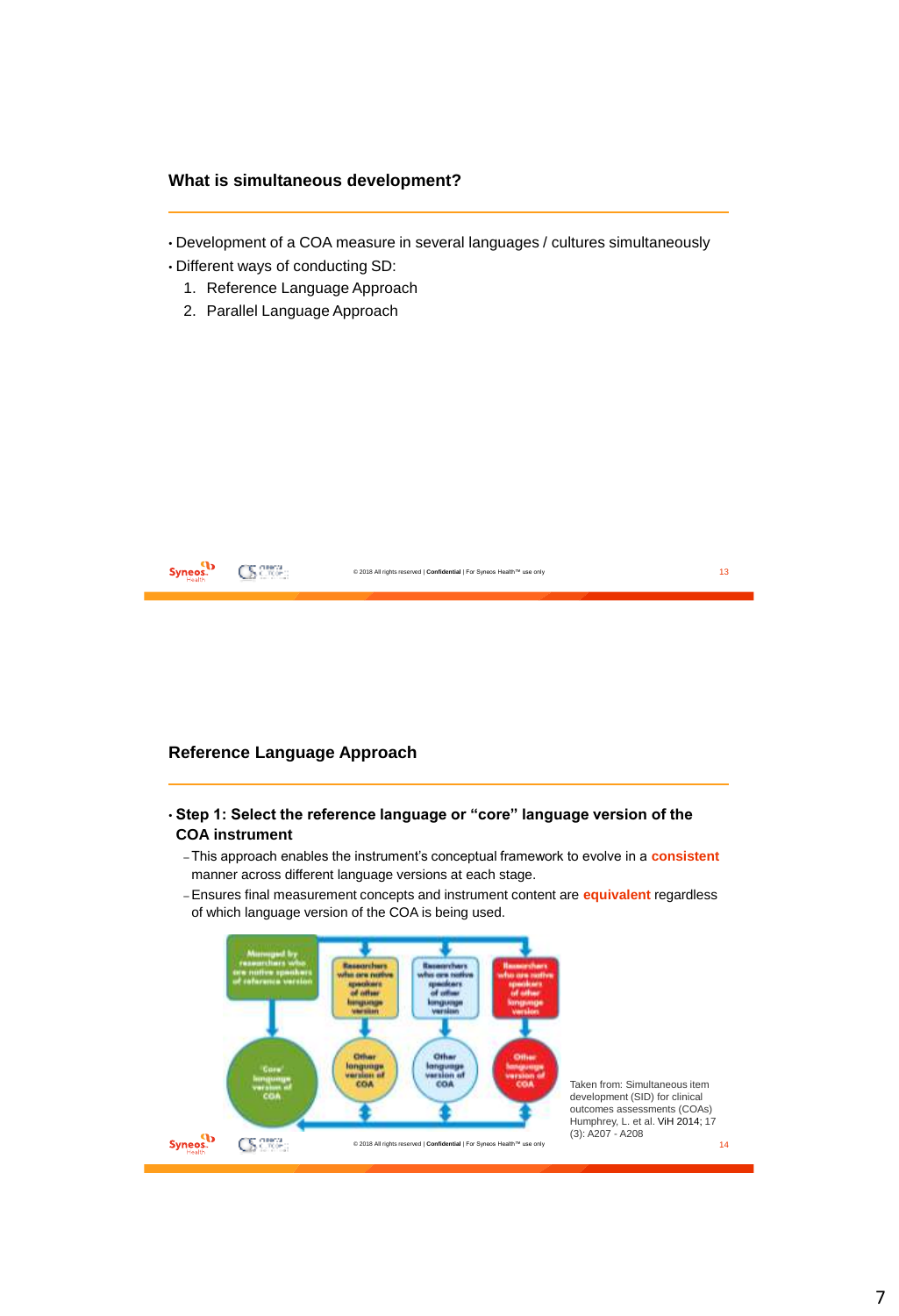#### **Reference Language Approach**

#### • **Step 2: Translate and adapt fieldwork materials**

- Develop interview guide in core language and then translate to other relevant languages once key concepts of interest are defined
- Use a **Question-to-Concept Map** ensure same conceptual topics are discussed despite difference in actual wording on guide
- –Forward translation usually sufficient for other materials (such as consent form) but *confirm cultural appropriateness of content*, for example country-specific disease criteria, severity categorisation

| Section and                        | <b>Interview quide</b>                                                                                | Underlying                  | Definition of                                                   | <b>Additional</b>                                                                                                        |
|------------------------------------|-------------------------------------------------------------------------------------------------------|-----------------------------|-----------------------------------------------------------------|--------------------------------------------------------------------------------------------------------------------------|
| No.                                | cuestion                                                                                              | concept                     | concept.                                                        | comments                                                                                                                 |
| Symptom<br>experiences.<br>O7<br>œ | Tell me about<br>your most<br>recent "attack"<br>subject's<br>word for<br>panic attack!<br>experience | Panic attacks<br>Versionen. | Period of<br>intense from on<br>apprehension<br>of sudden onset | Focus on<br>description of<br>the severity<br>and sensation<br>of experience.<br>Frequency/<br>duration<br>covered loter |

#### **Reference Language Approach**

- **Step 3: Interview population of interest across different languages and cultures**
	- Interview methods follow best practice<sup>1</sup>. Methods must be robust and pragmatic to overcome the **inherent complexities** of multinational/cultural research.
	- Important that the interview guide is **well translated**, and that all interviewers are extensively briefed and clear on the aims of the interview – use role-play.
	- Interviewers:
		- should be native speakers of the language the interview will be conducted in
		- ideally also fluent in the reference language (often English)
		- if fluent in a common language, all interviewers should attend a central briefing to ensure they take a consistent approach
	- –There should be opportunity for the interviewers to ask questions and highlight if any aspects of the guide are **inappropriate for their language/culture**
		- For example, in some cultures it may be inappropriate to ask questions about sex life
	- **Review** as interviews conducted:
		- Ideally core research team reviews first few interviews for each language to ensure the interviewer has correctly understood the aims of the interview and is probing appropriately. This can be a time consuming approach exercise.

Syneos.<sup>1</sup> **CS** Crown © 2018 All rights reserved | **Confidential** | For Syneos Health™ use only 16 1. Patrick DL, et al. Value Health 2011;14; 967-977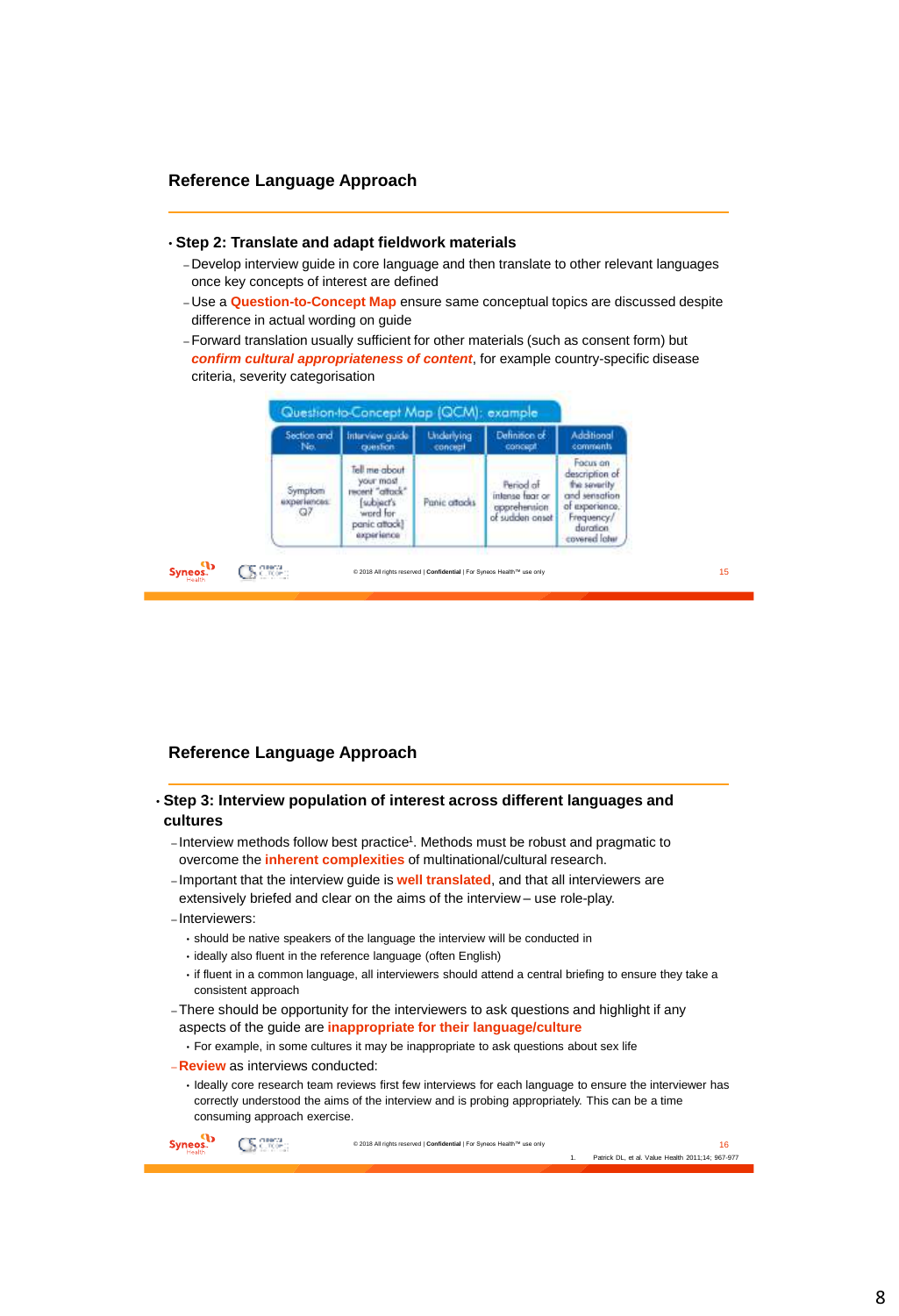#### **Reference Language Approach**

#### • **Step 4: Analyse cross-cultural qualitative data**

–Ensure differences in experiences between different languages or cultures are adequately captured in the content of the newly developed COAs

• Be aware of *Linguistic vs Experiential* differences

- "Core" research team develops codebook and codes reference language transcripts
	- Other language transcripts are then forward translated into the core language and are analysed simultaneously
- –Qualitative analysis completed in advance of the item generation meeting (IGM) and the coded content from the different languages combined centrally
	- May develop draft item content for reference language prior to IGM to facilitate discussion/ development
	- Consider the targeted **mode of administration** (pen/paper, hand held electronic device, Interactive Voice Recognition System [IVRS], web-based), **recall period** and format for **response scales**
		- These factors can impact on item content, and the impact can differ by language
		- E.g. German words are typically much longer than other languages, and so require much more screen space if using a device such as tablet or smartphone

|  | © 2018 All rights reserved   Confidential   For Syneos Health™ use only |  |
|--|-------------------------------------------------------------------------|--|
|  | Patrick DL, et al. Value Health 2011;14; 967-977                        |  |
|  |                                                                         |  |

#### **Reference Language Approach**

#### • **Step 5: Generate content for COA suitable for different language and cultural groups**

- Create a **conceptual model** of COA instrument, ideally one that is applicable across all languages/cultures
- Highlight in model any differences identified between languages/cultures
- –Generate items for each item in conceptual model
	- Item development should be undertaken by *COA experts, disease experts* (to ensure concepts are clinically relevant) and *interviewers/ linguists* in collaboration (ideally at face-to-face IGM)
	- Involving interviewers:
		- Able to reflect on the interviews they conducted, ensure the concept/content reflects the natural language used by interview participants and facilitate accurate simultaneous translation of COA content as it evolves during discussion

#### – Use an **Item Tracking Matrix**

- Concept name and definition of concept
- Response scale and options
- Core language content and translations including rationale for any modifications between versions

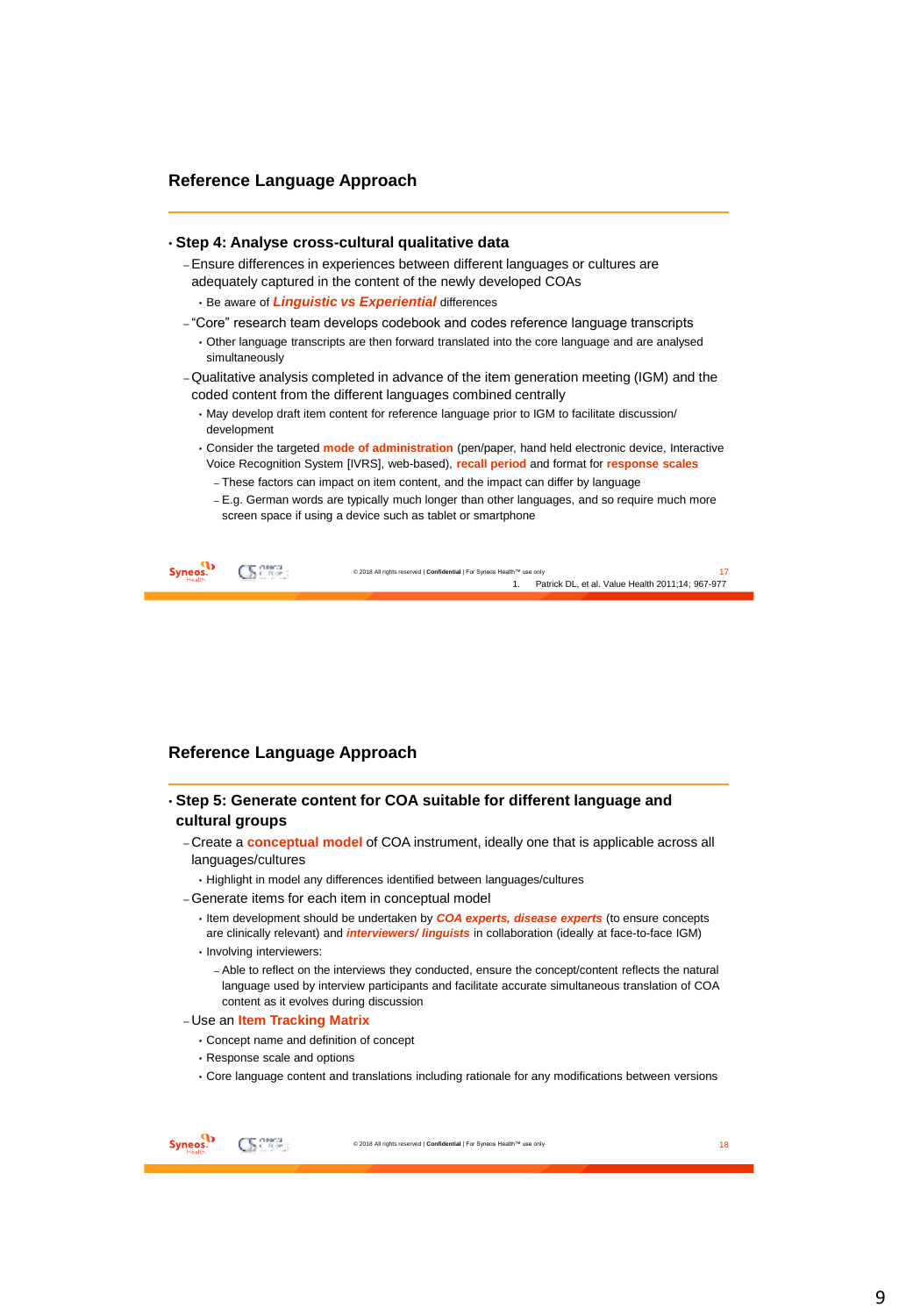#### **Reference Language Approach**

• **Step 5: Generate content for COA suitable for different language and cultural groups (cont)**

Item Generation Meeting (IGM)

- –Aim to ensure all instructions, items and response scales are *conceptually equivalent* in all languages
	- *Remember Linguistic vs Experiential* differences
- –Will not always be literal, word for word translations, what is important is that the **conceptual meaning** is translated and is the same
- –Where proposed wording does not translate easily, IGM participants should discuss to see if the original can be adjusted – otherwise the aim is to find a conceptually equivalent phrase
- –This can require quite a lot of discussion backwards and forwards
- Critical to keep referring back to the qualitative findings, and also to get input from expert clinician(s) – to ensure resulting items are **relevant to the population ('Context of Use')**, **clinically relevant** as well as being **conceptually equivalent across cultures**

| Syneos.<br>Health | Cherca.<br>Children | © 2018 All rights reserved   Confidential   For Syneos Health™ use only |  |
|-------------------|---------------------|-------------------------------------------------------------------------|--|
|-------------------|---------------------|-------------------------------------------------------------------------|--|

#### **Reference Language Approach**

- **Step 6: Assess the face and content validity of COA for cross-cultural use**
	- $-$  Interview methods follow best practice regardless of languages conducted in<sup>1</sup>
	- 'Core' research team lead and manage the process
	- –Analysis of cognitive debriefing data is first completed by the 'core' research team and then complete the analysis of the non-core language transcripts (once translated).
	- –Analysis of language sub-groups to explore differences between patients from the different countries

#### • **Step 7: Harmonize and Finalize**

- Use Item Tracking Matrix to document and justify revisions
- If content validation has only be conducted in the reference language, conduct a translatability assessment to optimize measure for country adaptation or if other languages required beyond those involved in Step 6
- 1. Patrick DL et al. Value Health 2011;14; 967-977

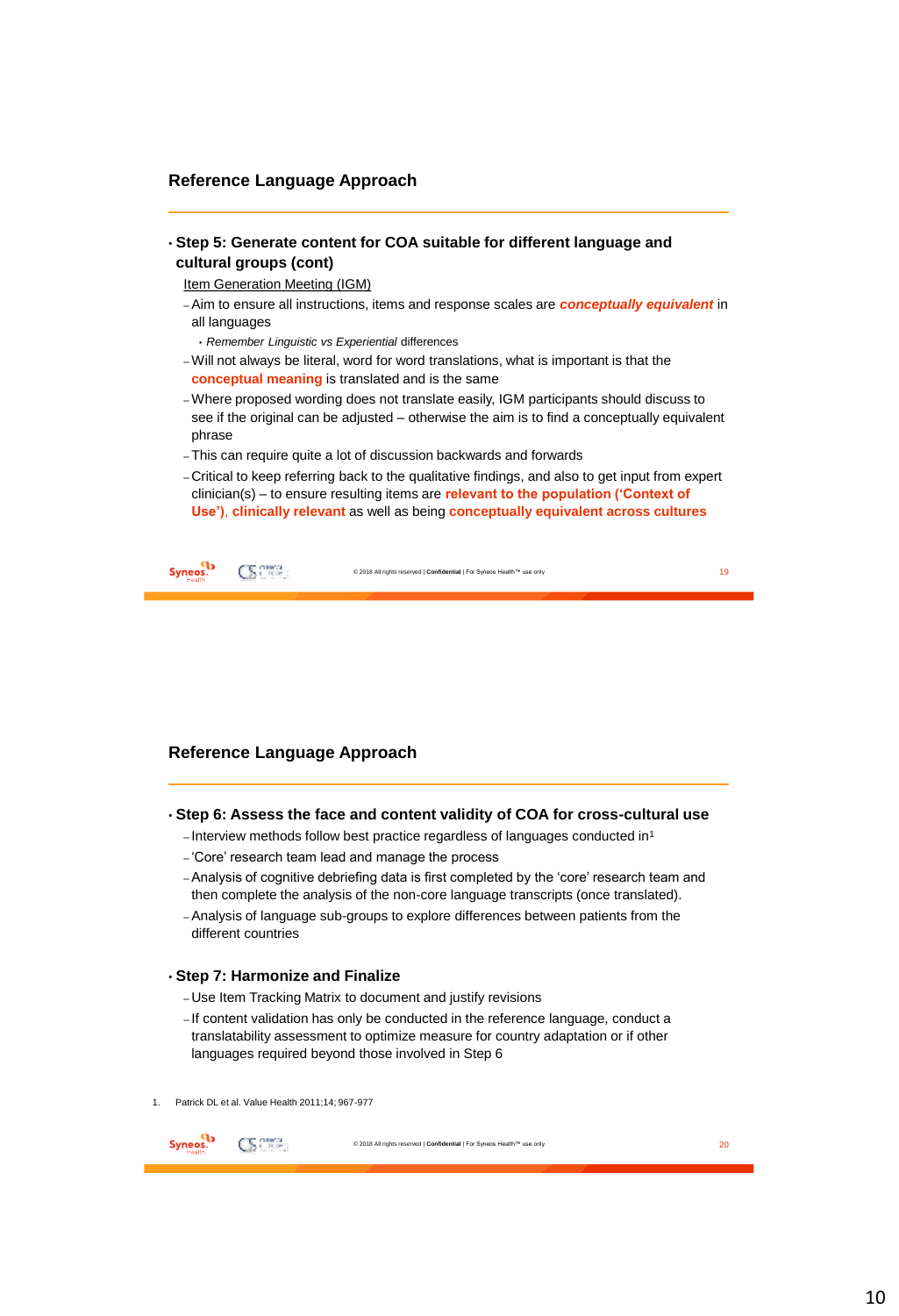#### **Parallel Language Approach**

- Main difference between reference approach and this approach relates to **Step 4 and Step 6**
	- *Rather than the non-core transcripts translated into reference language and analysed by core research team, native speakers in each language conduct qualitative analysis using source language transcripts*
	- **Benefits**: If any errors or mistranslations occur from the source language transcript to the translated transcript, the research team may never pick this up as they are only analysing the translation. In contrast, if native-speaking analysts code data in source language, these nuances/subtleties will be captured during coding and not "missed" due to translation mistakes.
	- **Disadvantages**: Often the same kinds of experiences can be coded with different concept names between research teams adding many redundant and inconsistent codes to the codebook. Process of harmonization becomes very lengthy and complex. Delays data analysis and interpretation.
- Also, if using parallel approach, different language content is amalgamated and combined centrally and draft versions of all COA versions created before IGM
	- Each linguist is responsible for developing the language version for their own language, and highlighting if any phrases or concepts are difficult to translate during the meeting

Syneos.<sup>1</sup> CS Crown © 2018 All rights reserved | **Confidential** | For Syneos Health™ use only 21

# **Challenges surrounding simultaneous development**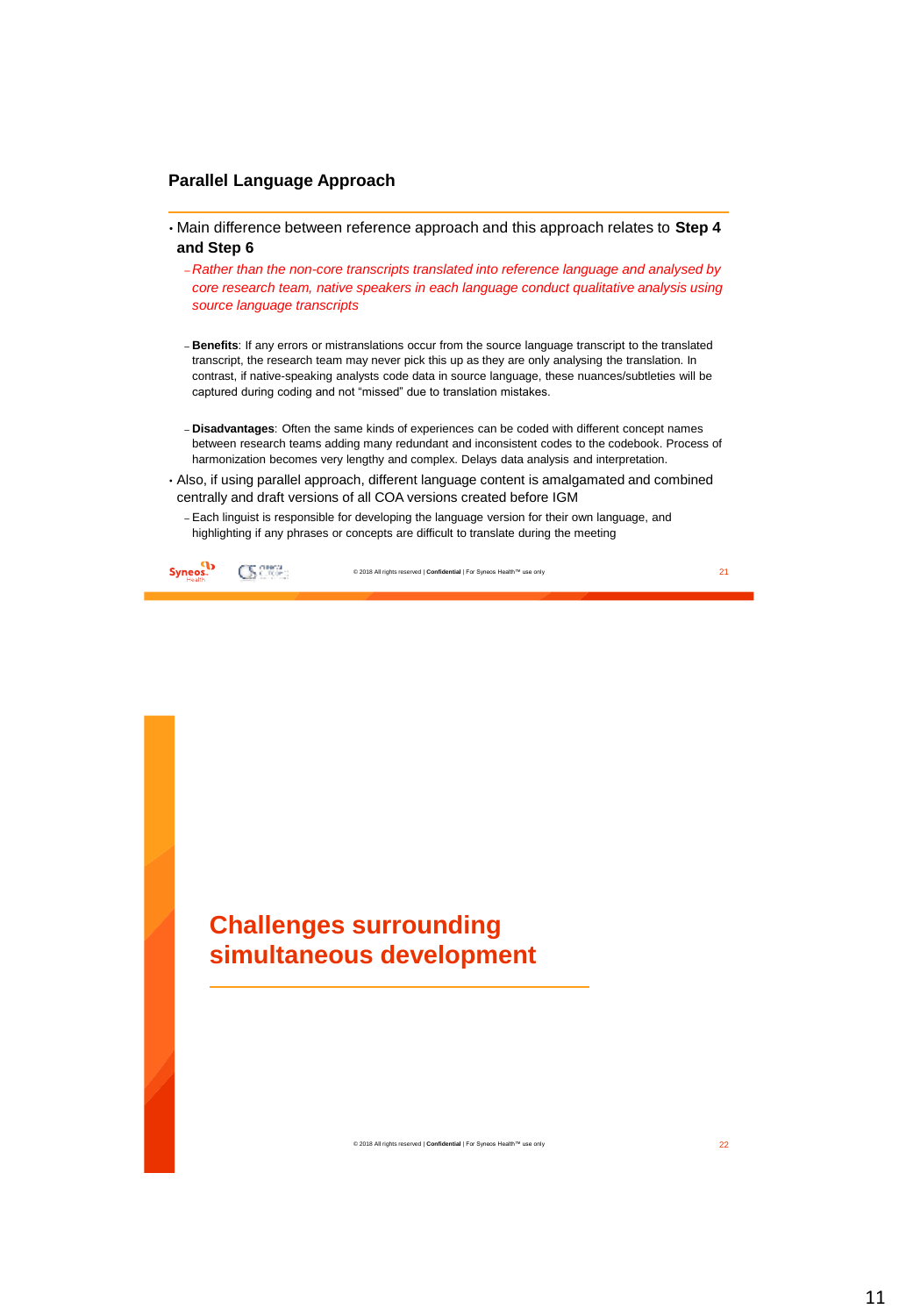#### **Major challenges identified during simultaneous development**

- 1. Lack of well-established regulatory guidelines
- 2. Linguistic and cultural differences not easily understood by all stakeholders
- 3. Technical challenges in coding and analyzing qualitative data in multiple languages
- 4. Item generation and determining conceptual saturation across languages/cultures
- 5. Making decisions about whether revisions necessary for comprehension in one language/culture should be implemented in all languages
- 6. Requires longer timelines and incurs greater cost in the early stages of development

| <b>Syneos.</b><br>CK 2502-<br>© 2018 All rights reserved   Confidential   For Syneos Health™ use only |  |
|-------------------------------------------------------------------------------------------------------|--|
|-------------------------------------------------------------------------------------------------------|--|

#### **Linguistic and cultural differences**

- Some linguistic and cultural differences are not easily understood by all stakeholders
- Determining the relevance of a concept across different cultures and language and matching conceptually equivalent items

• Ensuring each item and the full translated sentence sounds natural i.e "right now my item literally reads like this in English… what do you think?" and revise if needed

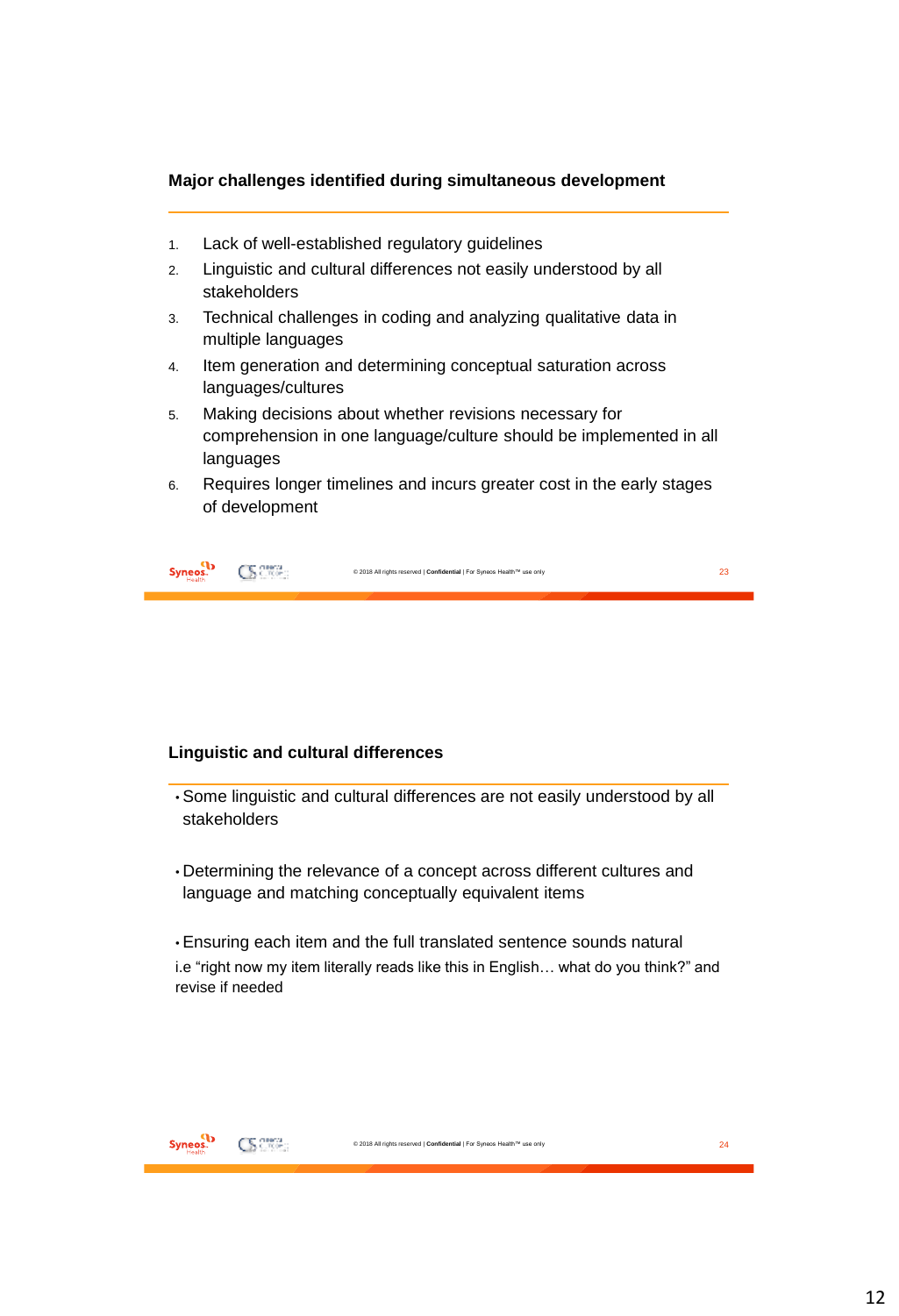#### **Examples – Linguistic differences**

- The word order can highly influence the nuance of the questions.
- Inappropriate word order translation can lead to reduced understanding of the question (e.g. Japanese vs English word order)

#### **[Sentence in the core language; English]**

**I feel confident about my appearance even without wearing mascara** 

#### **| |**

**[The literal English translation of the Japanese version] Without wearing mascara, my eyelashes make me feel confident about my appearance**

| The means<br><b>Syneos.</b><br>The first control of the control<br>∼ | © 2018 All rights reserved   Confidential   For Syneos Health™ use only | $\sim$ |
|----------------------------------------------------------------------|-------------------------------------------------------------------------|--------|
|----------------------------------------------------------------------|-------------------------------------------------------------------------|--------|

#### **Addressing cultural differences**

When eliciting key concepts relevant to daily life activities

A RA study, which patients mobility is affected when taking a bath

- Taking a bath in a "bathtub", rather than a shower is a common culture for many Japanese

When asked about disease impact, Japanese patients would respond "It is inconvenient/ bothersome when I try to get into the bathtub for a bath every night"

This is not a common culture in other countries. We had to take this concept out, when adapting the questionnaire to other countries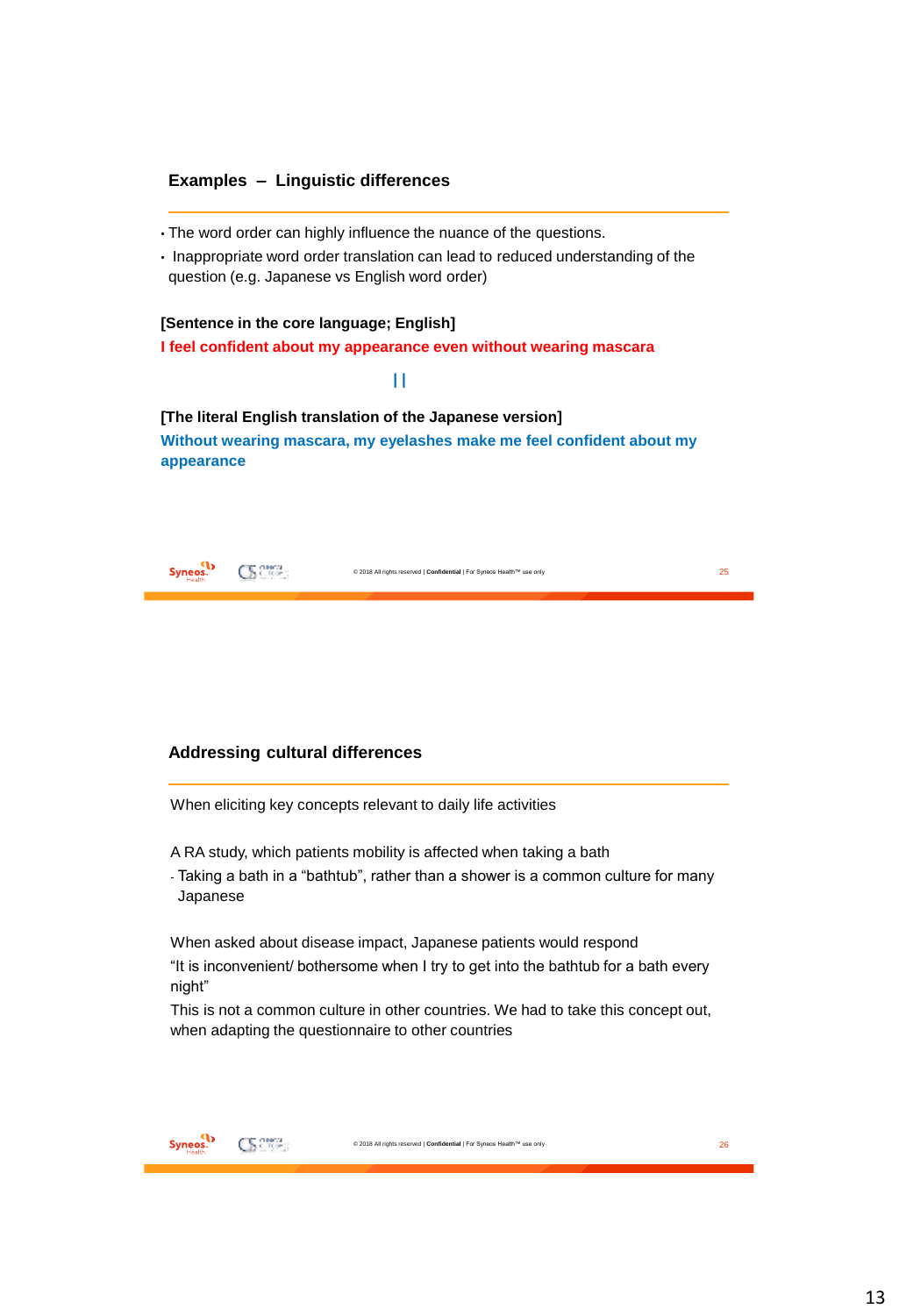#### **Example: Concept of "wide face"**

• Concept of "wide face/ big face"

–Asian patients reporting that "I feel like my face is too big compared to my body"

- Asian cultures vs non Asian cultures
- We decided to debrief both options and eventually kept what was understood by all cultures



#### **Qualitative analysis and coding in original language vs target language (from a technical point of view)**

- There are advantages if verbatim transcripts are analysed in the original language – "Parallel SD Approach"
	- Helps ensure subtleties of meaning are captured
	- Means original verbatim content is available when developing items, instructions, etc
- However, there are advantages to coding in a reference language (often English)
	- "Reference SD Approach"
	- Can allow coding to be performed centrally, by the same research team, ensuring consistency of coding
	- –Facilitates easier combining of results across languages, and allow language differences and comparisons to be made
	- Limits likelihood of technical issues occurring
	- –There is not always someone adequately trained in qualitative analysis for all languages

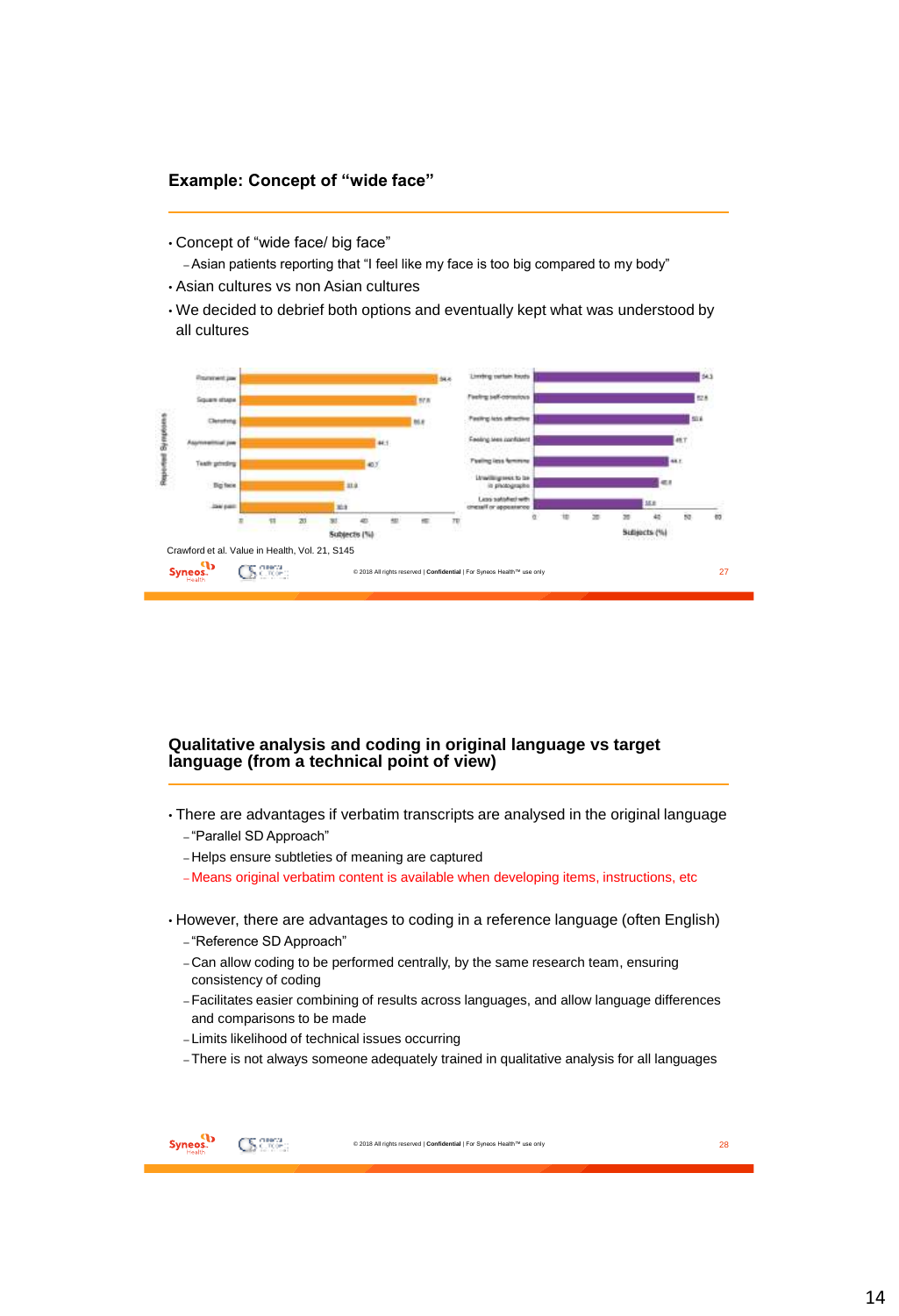#### **When a word (expression) contains various meanings**

#### **[Example]**

- 困る(komaru); A common expression used when one is placed in an un-wanting situation, a feeling or a reactive expression against a negative situation
- The meaning/ nuance of the expression subtly changes depending on the context of the situation

Stressful?



We can relate to this sentiment, but from a clinical point of view, does this sentence give you enough information to extract an item?

Why is the patient mentioning "komaru" because of weight gain? What concept would you derive out of this?

| <b>Syneos.</b><br>© 2018 All rights reserved   Confidential   For Syneos Health™ use only |  |
|-------------------------------------------------------------------------------------------|--|
|-------------------------------------------------------------------------------------------|--|

#### **Item generation and determining conceptual saturation**

• Challenges about determining conceptual saturation across languages/cultures and ensuring item wording is conceptually equivalent

• Item generation meetings can be a very long process depending on the number of languages

–time-consuming for some of the items, instructions, and response options –However, no need to translate later

• Lack of documentation on discussions and rationale especially while generating items

–Why did local researchers use the term XXX instead of YYY that he originally intended

–Need to ensure everyone documents thoughts / rationale very thoroughly

| tealth. | 2018 All rights reserved   Confidential   For Syneos Health™ use only |  |
|---------|-----------------------------------------------------------------------|--|
|         |                                                                       |  |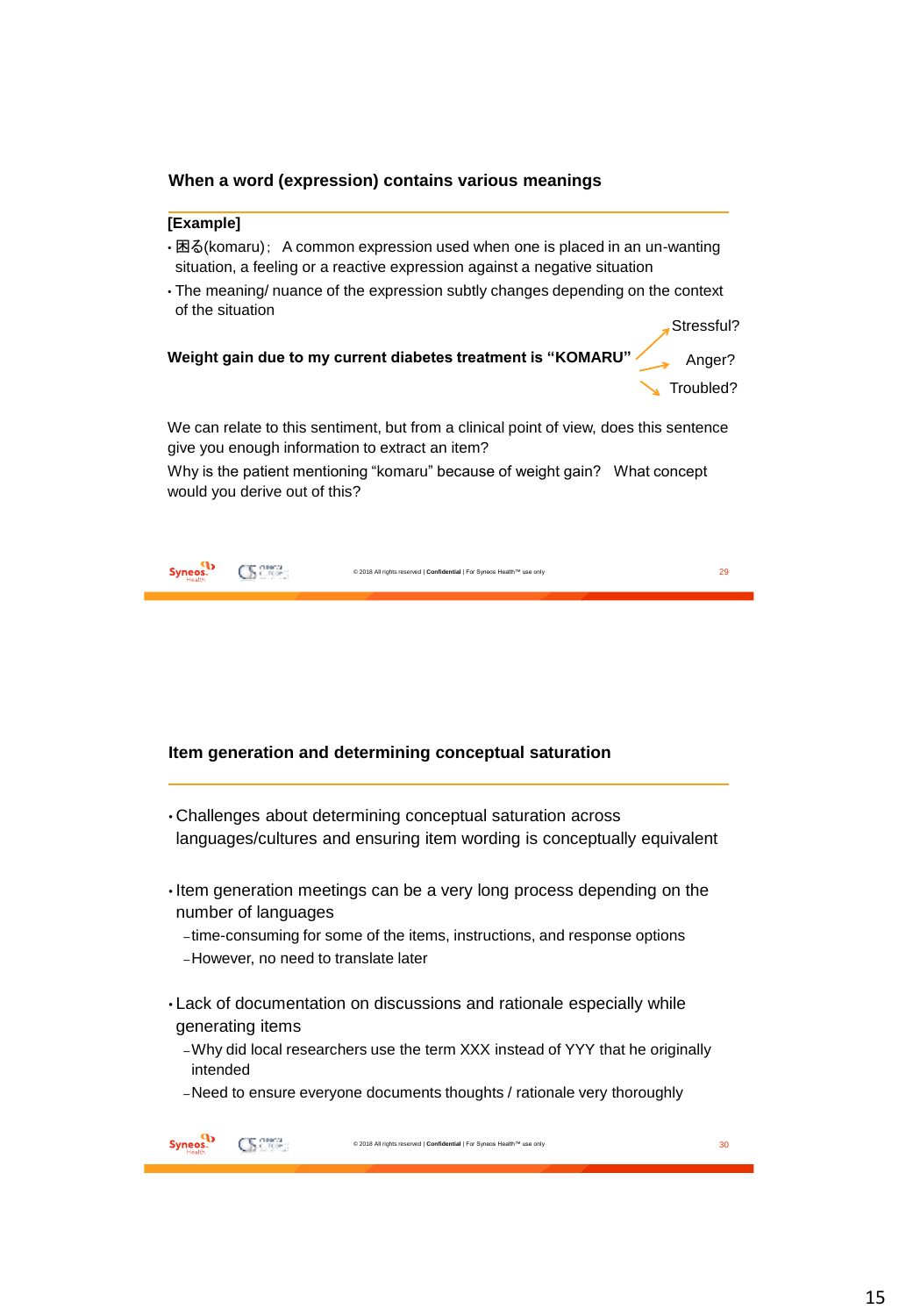#### **Example-Onomatopoeia to describe subjective symptoms**

- Pain is considered a difficult therapeutic area to properly treat
- Doctors have a pain vocabulary sheet to ensure this is well captured.
- For a monolingual person, it is a huge challenge to express their subjective pain in a different way. Even if we ask them to describe the pain, "throbbing" is "throbbing" and "zukin zukin" is "zukin zukin" ! "my pain is "zukin zukin" after "chiku chiku"
- So what is zukin zukin? How do we code this to an English concept?!
- How can we ask questions in a better way during cognitive debriefings for people from different cultures to understand the concepts and determine its conceptual equivalence
- Phrase questions in a contextual way. "When you say "zukin zukin" is it a similar pain when you experience a paper cut? Or like a toothache? When do you usually experience this type of pain?
- Constant verification with bilinguals is a must ! Further validation with experts is highly recommended

| Syneos. | ъ. | © 2018 All rights reserved   Confidential   For Syneos Health™ use only |  |
|---------|----|-------------------------------------------------------------------------|--|
|---------|----|-------------------------------------------------------------------------|--|

#### **Wrap up**

- Simultaneous development can help filter out non-universal and match conceptually equivalent items from different cultures and languages
- Core language codebook with subcategories that can potentially capture similar concepts across different cultures – Better documentation
- Preferable for the coding analysts, interviewers and project manager to be bilingual and familiar with various cultures
- Simultaneous development offers several advantages; however, bigger investment upfront is required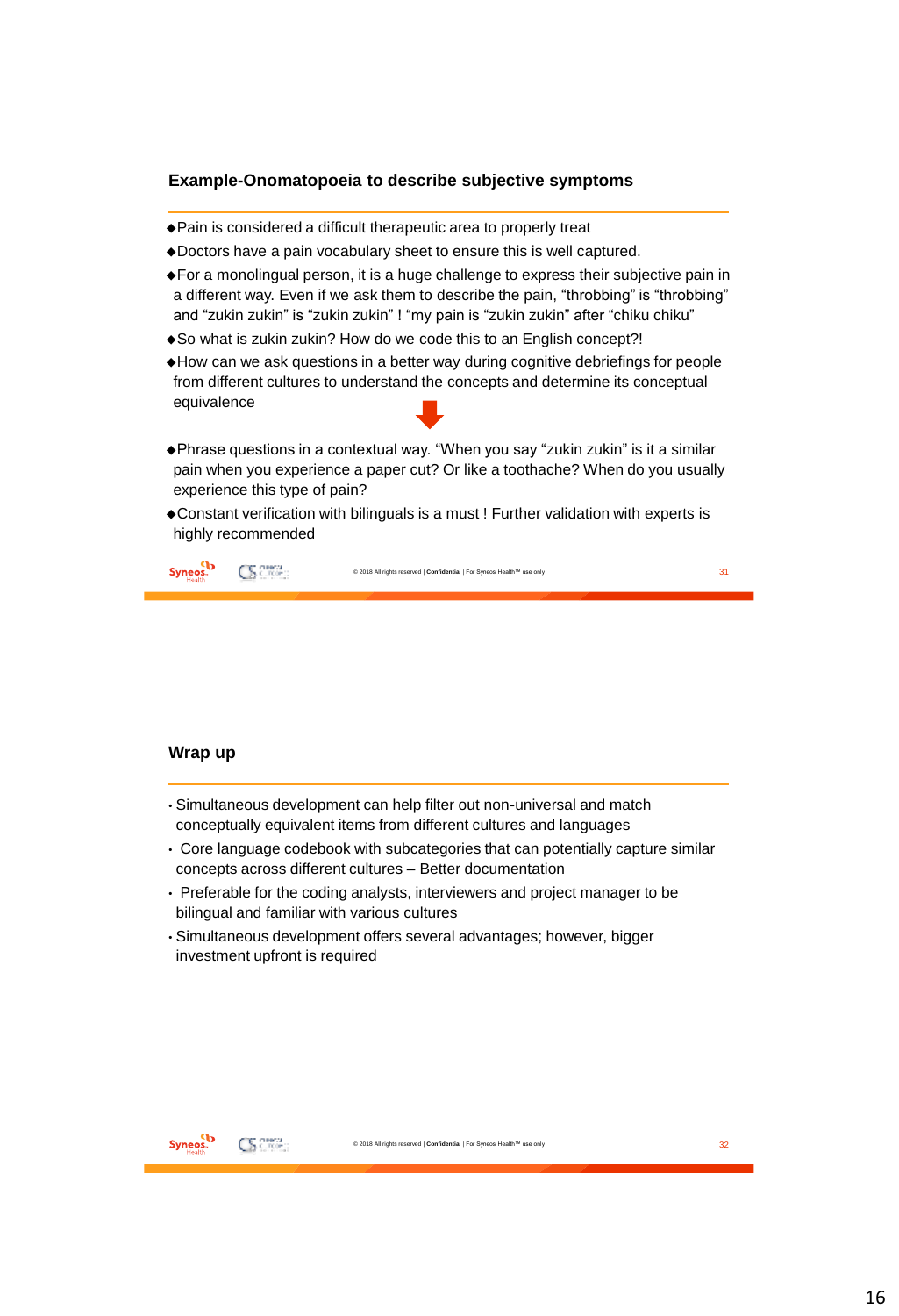# **Industry Perspective**

#### **Three industry case studies**

1. Development of a PRO measure for use with women taking estrogen plus progestin therapies

- 2. Development of a PRO measure for use with Fibromyalgia patients
- 3. Development of PRO measure to assess sexual function in women

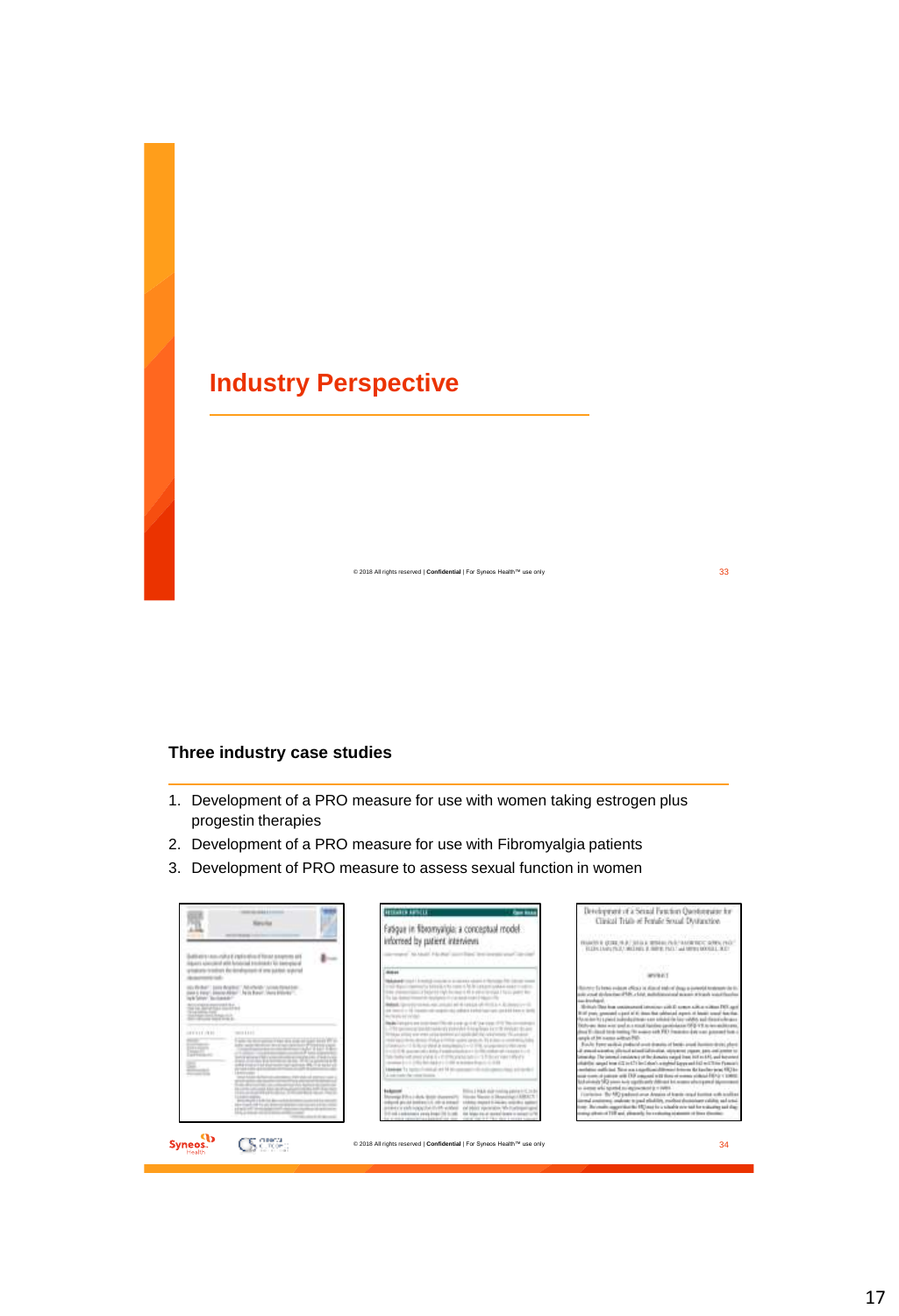### **Development of a PRO measure for use with Fibromyalgia patients**

- •Conducted qualitative interviews with 40 fibromyalgia patients
	- –20 in US
	- –10 in France
	- –10 in Germany
- •Saturation analysis was conducted
	- –10/10 for US and then compared the 10 from France and Germany to US data

|                      |                               | © 2018 All rights reserved   Confidential   For Syneos Health™ use only | 35 |
|----------------------|-------------------------------|-------------------------------------------------------------------------|----|
|                      |                               |                                                                         |    |
|                      |                               |                                                                         |    |
|                      | <b>Results overview</b>       |                                                                         |    |
|                      |                               | Spontaneous reports of symptoms                                         |    |
|                      |                               | -Pain most commonly reported (78%)                                      |    |
|                      | $-Fatique (43%)$              |                                                                         |    |
|                      | -Sleeping problems (18%)      |                                                                         |    |
|                      |                               | Greatest bother 89% (31/40) reported pain                               |    |
|                      |                               | • Fatigue also mentioned as bothersome, however                         |    |
|                      |                               | -Differed across country (11/17 US, 2/10 Germany, 5/8 France)           |    |
|                      | $\cdot$ In a collage exercise |                                                                         |    |
|                      |                               | -pain-related concepts were depicted by 45% of participants             |    |
|                      | from Germany                  | -Fatigue/tiredness shown by 25% of participants, none of whom were      |    |
| Syneos. <sup>4</sup> |                               | © 2018 All rights reserved   Confidential   For Syneos Health™ use only | 36 |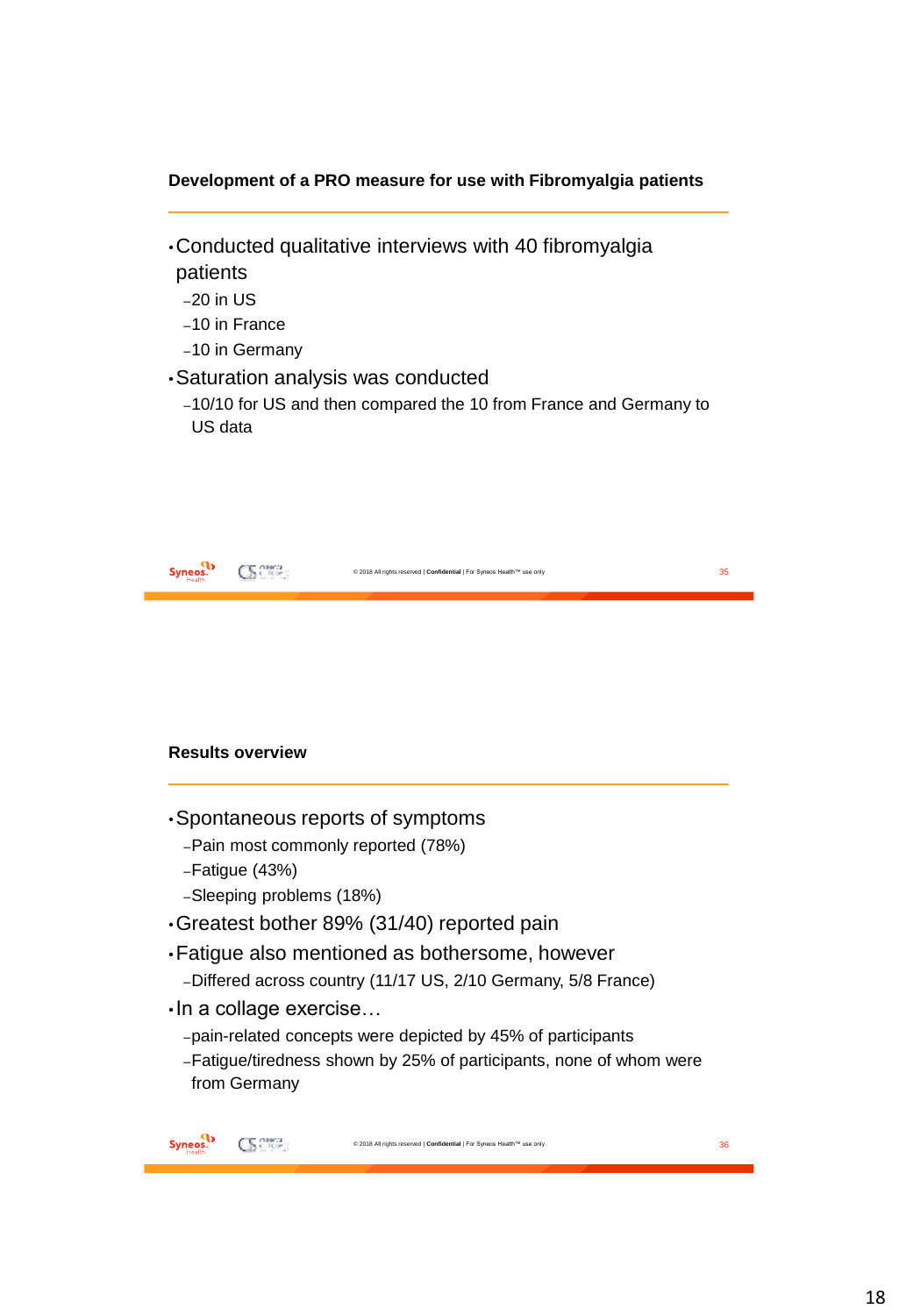#### **Summary of Fatigue Data**



#### **Menopausal Symptoms**

• Study conducted to explore cross-cultural experience of women taking estrogen plus progestin therapies

–Side effect of bleeding/spotting and breast tenderness is issue for adherence

- Interviews with women conducted in 4 countries by trained qualitative interviewers:
	- –US (n=14)
	- $-$ Italy (n=15)
	- –Mexico (n=15)
	- –China (n=15)
- Native speakers but also spoke English (except the Chinese interviewer) –Important for item generation meeting
- Centralised briefing on the aims of the study to aid consistency of interviews

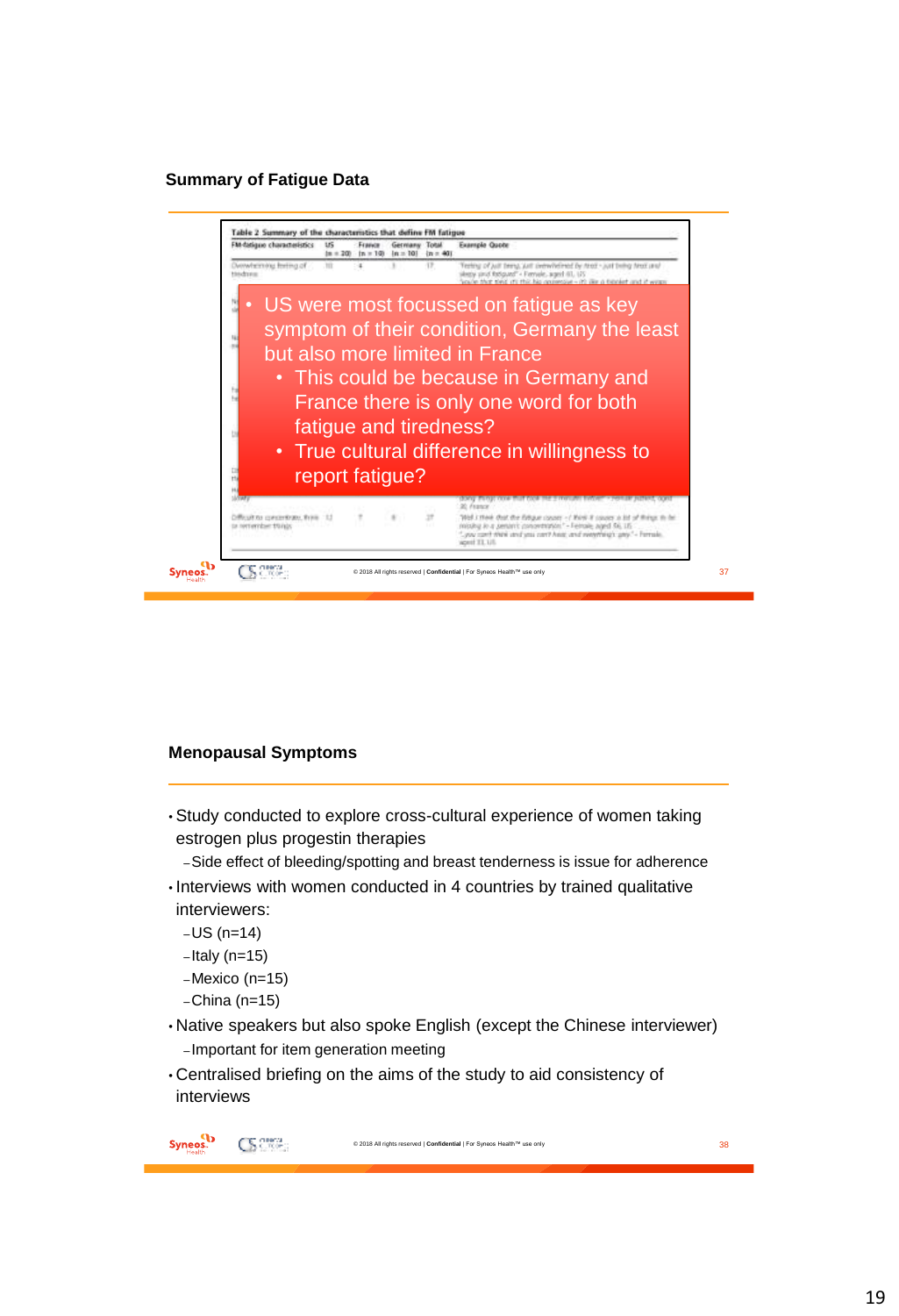#### **Saturation**

- •Saturation analysis was conducted in the US initially
	- $-$ Set 1 n= $5$  $-$ Set 2 n= $5$  $-$ Set 3, n=4
- •The Mexican, Italian and Chinese transcripts were then compared to the US concepts to ensure all concepts of relevance in these countries were also captured.

| Health. | © 2018 All rights reserved   Confidential   For Syneos Health™ use only |  |
|---------|-------------------------------------------------------------------------|--|
|         |                                                                         |  |

#### **Summary of pain descriptors used**

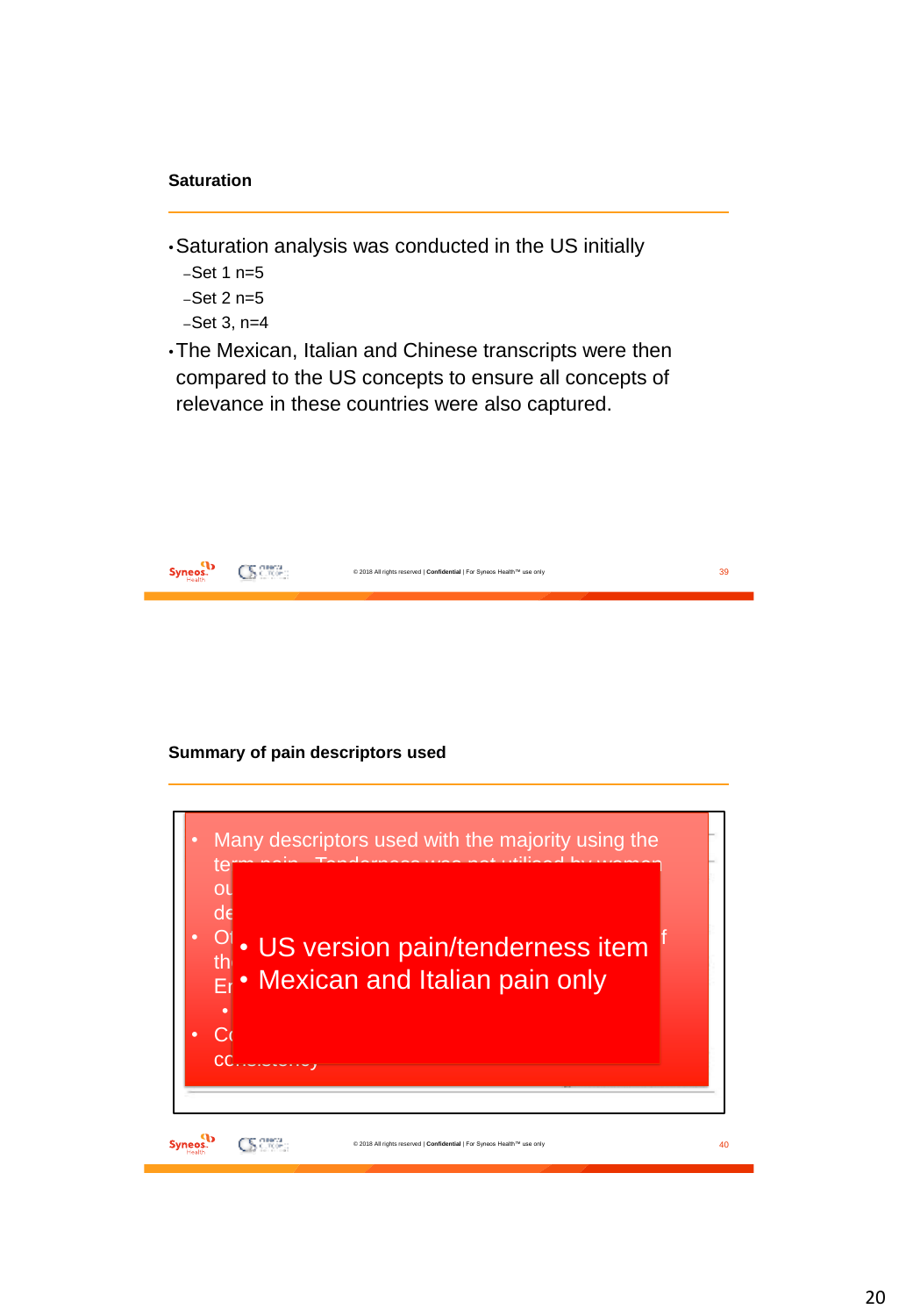### **Sexual Function Questionnaire (SFQ)**

- Culturally diverse condition
- Initial cross-cultural development – US, UK, Australia, Netherlands, Denmark, France, Italy
- Resulting items were assessed for potential translation issues
	- –Wording changed on a number of items
	- 4-items removed
- Psychometrics completed using data from 4 studies
	- 2 European clinical trials (n=577; n=204)
	- 2 Non-FSD matched controls (n=108; n=97)

| tealth |  | and I Confidential   For Syneos Health <sup>m</sup> use only<br>COSON |  |
|--------|--|-----------------------------------------------------------------------|--|
|--------|--|-----------------------------------------------------------------------|--|

# **Numbers Per Country**

| Country   | <b>FSD</b> | <b>No FSD</b> |
|-----------|------------|---------------|
| Australia | 105        | 132           |
| Canada    | 25         | 49            |
| Denmark   | 8          |               |
| Finland   | 132        |               |
| France    | 42         |               |
| Germany   | 135        |               |
| Italy     | 54         |               |
| N-Lands   | 48         |               |
| Norway    | 60         |               |
| Sweden    | 32         |               |
| UK        | 99         |               |
| <b>SA</b> | 17         | 20            |

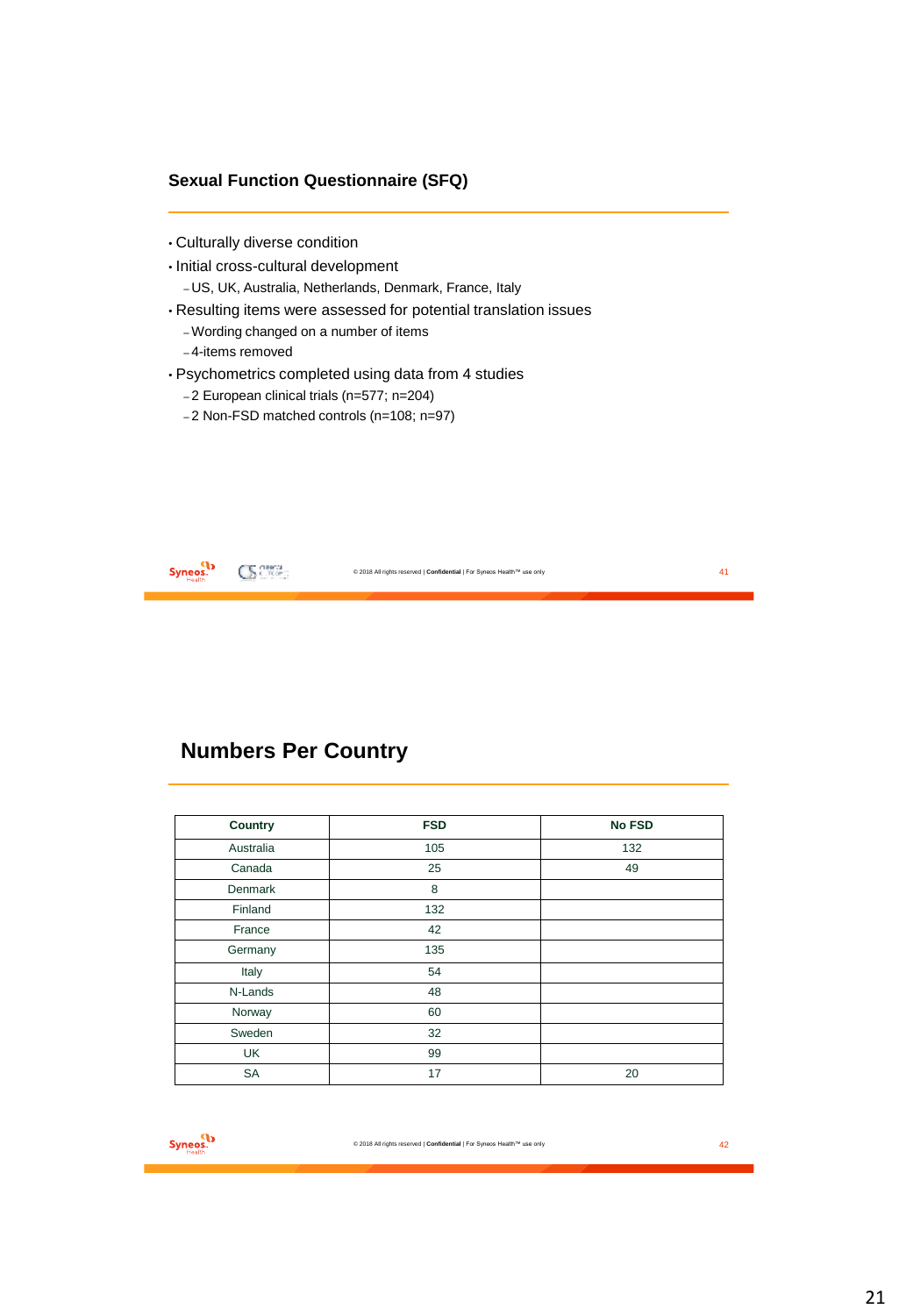### **SFQ Desire Baseline Mean plus 2-sided 90% Confidence Intervals, by Country**



### **Example of Discriminate Validity using Desire Domain of Sexual Function Questionnaire**

Compared baseline values for Desire between FSD and non-FSD subjects

Score range is 5-31

High scores indicate 'normal' desire, lower scores indicate lower desire

Ignoring country effect gives 22.5 for non-FSD and 13.9 for FSD

Adding country as an effect in ANOVA gives 'adjusted means' of 22.9 for non-FSD and 14.1 for FSD

Interaction test non-significant ( $p \sim 0.5$ )

Note small sample size for Denmark and SA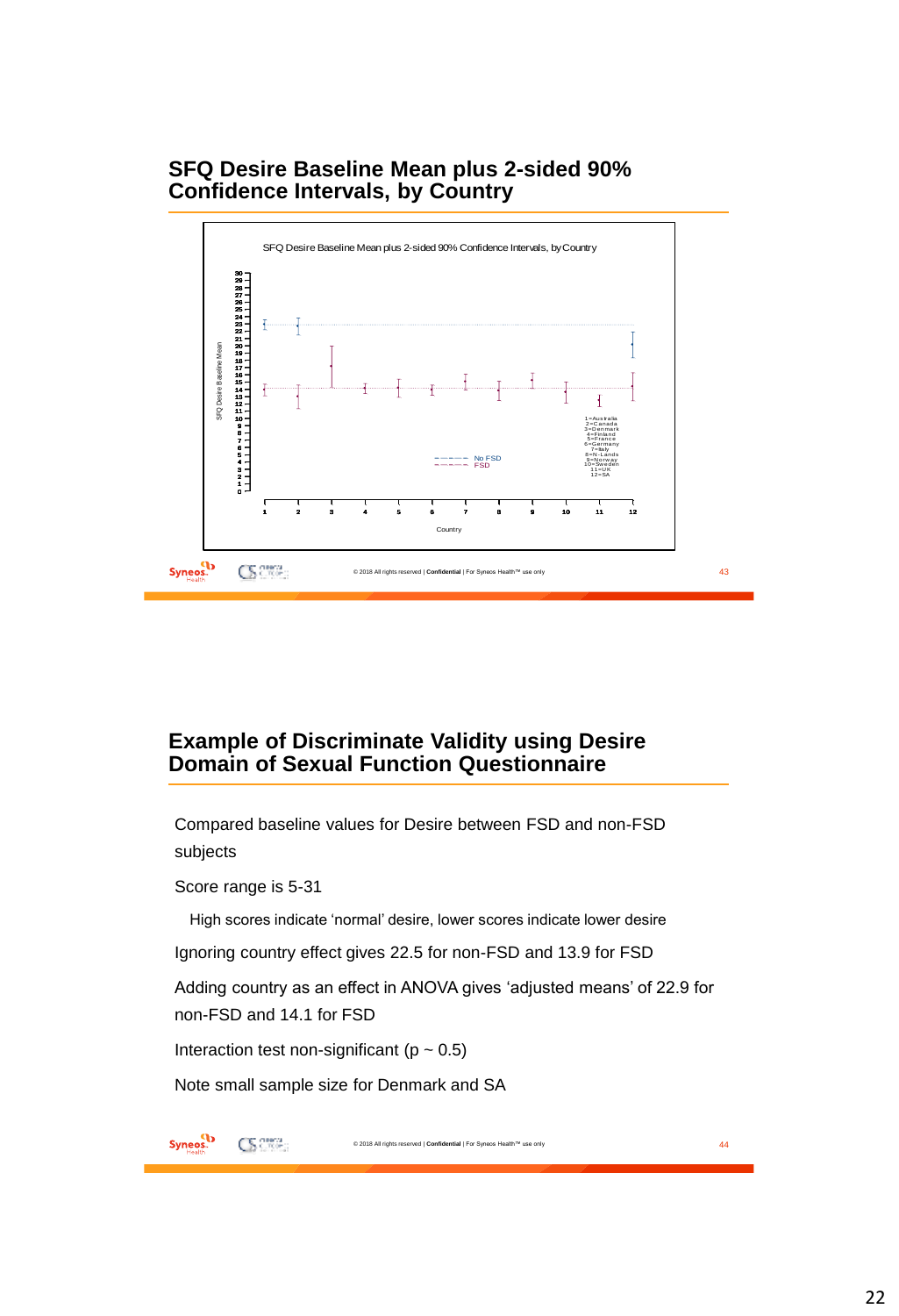## **Available Approaches to Assess Cross-Cultural Validity**

Pool data ignoring country effect psychometrically •Longitudinally adjust for country •Perform separate country analyses Better approach is to be more systematic using IRT or Classical Test methodologies Uses whole dataset at once Separate results can also be obtained per country and then compared back to the reference language •Item reduction use stratified factor analysis or Differential Item Function analysis Test / Re-test validation can use stratified Kappa statistic and IRT Assess time x language interaction between the two time points •Known-groups validity Can use Analysis of Variance (ANOVA) model at the score-level with post-hoc comparisons to the reference language when a main effect of language is indicated in the ANOVA Syneos.<sup>1</sup> CS Crown © 2018 All rights reserved | **Confidential** | For Syneos Health™ use only 45

#### **Summary of Industry Perspective**

- •Simultaneous development of language versions will help with some additional precision in measurement
	- –This especially so with conditions/concepts that have more cultural diversity
- •However, is the additional cost & time to use this approach worth it?
- •Limited funds/time or a rare disease?
	- –Then a translatability exercise is highly recommended as a viable alternative prior to use in a trial
	- –Psychometric validation can be conducted using a multi-national study to inform any country effects